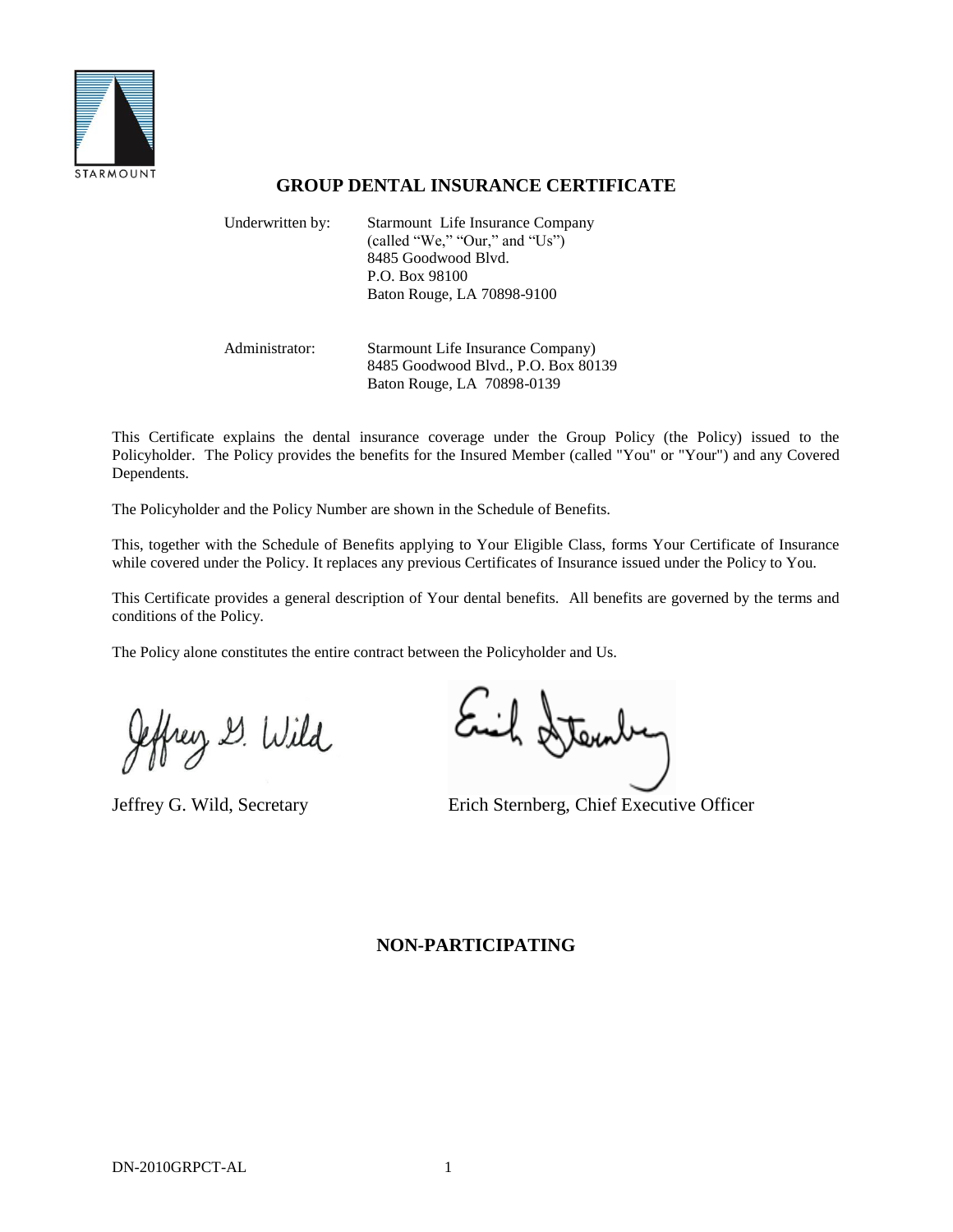# **TABLE OF CONTENTS**

| PART I.    |    | Page 3  |
|------------|----|---------|
| PART II.   |    | Page 5  |
|            |    | Page 5  |
|            |    | Page 5  |
| PART III.  |    | Page 6  |
| PART IV.   |    | Page 6  |
| PART V.    |    | Page 6  |
| PART VI.   |    | Page 7  |
|            |    | Page 7  |
|            | В. | Page 7  |
|            | C. | Page 7  |
|            | D. | Page 7  |
|            | Е. | Page 8  |
|            | F. | Page 8  |
|            | G. | Page 8  |
| PART VII.  |    | Page 8  |
|            |    | Page 8  |
|            |    | Page 9  |
| PART VIII. |    | Page 10 |
| PART IX.   |    | Page 11 |
|            |    | Page 11 |
|            | В. | Page 11 |
|            | C. | Page 11 |
|            | D. | Page 12 |
|            | Е. | Page 12 |
|            | F. | Page 12 |
| PART X.    |    | Page 12 |
| PART XI.   |    | Page 13 |
| PART XII.  |    | Page 13 |
| PART XIII. |    | Page 15 |
| PART XIV.  |    | Page 20 |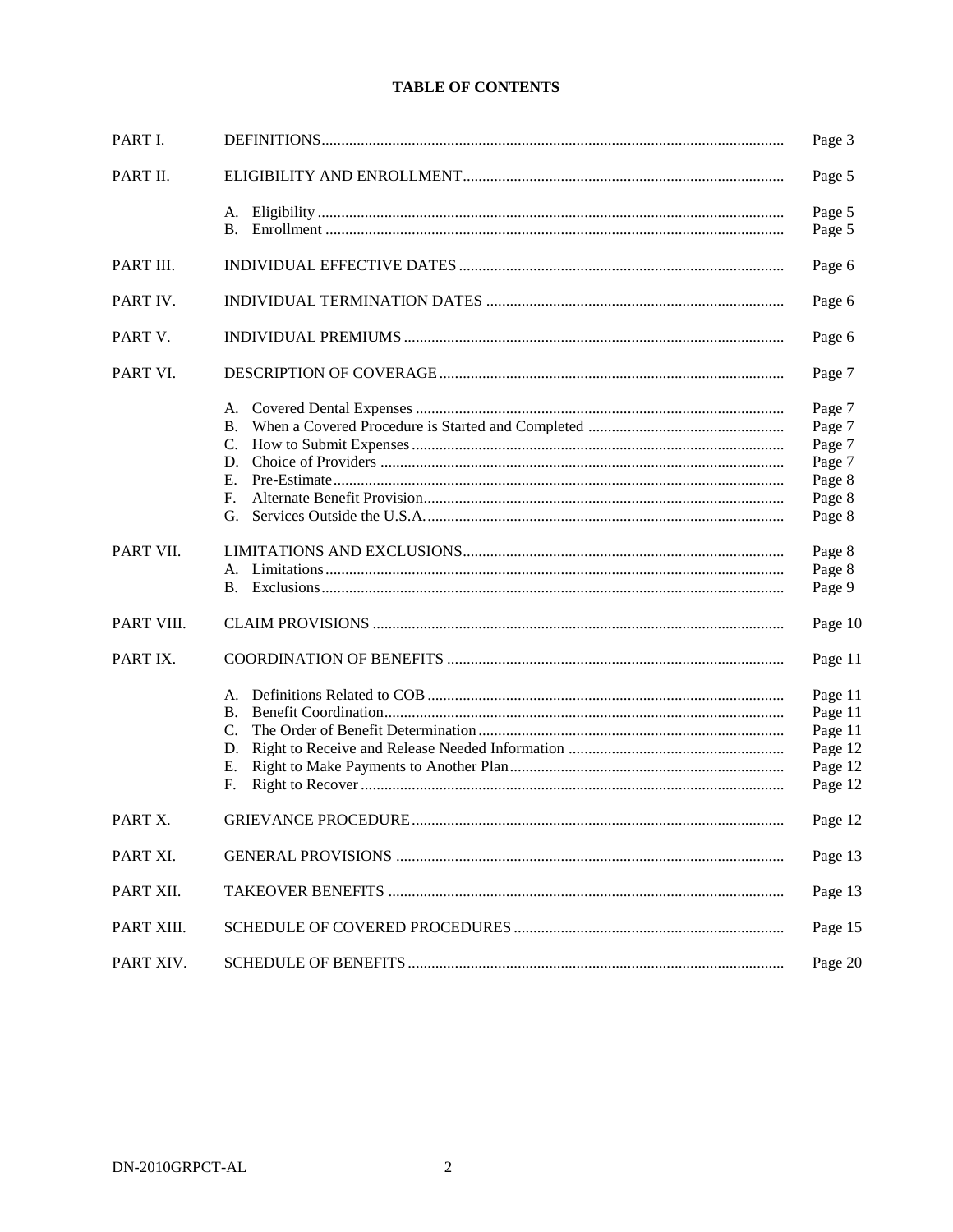#### **PART I. DEFINITIONS**

**Administrator -** The entity which will provide complete service and facilities for the writing and servicing of this policy as agreed in a contract with Us.

**Calendar Year Plan -** Benefits begin anew on January 1 of each Calendar Year.

**Claim -** A statement signed by an Insured and his treating dentist for a request of payment under a dental benefit plan. It shall include services rendered, dates of services and itemization of costs.

**Co-Pay -** The fixed amount that an Insured is required to pay directly to a Participating Provider for Covered Expenses. The Co-Pay may vary by Procedure Code. If a Co-Pay applies, it is shown on the Schedule of Benefits.

**Covered Dependent –** Means an Eligible Dependent who is insured under this Certificate.

**Covered Expense -** The lesser of the following for a Covered Procedure: (1) the actual charge; or (2) the Maximum Reimbursement.

**Covered Procedure -** The procedures listed in the Schedule of Covered Procedures. The procedure must be: (1) for performed dental treatment to an Insured while His coverage under this Certificate is in force and (2) for treatment, which in Our opinion has a reasonably favorable prognosis for the patient. The procedure must be performed by a:

- 1. licensed dentist who is acting within the scope of his or her license;
- 2. licensed physician performing dental services within the scope of his or her license; or
- 3. licensed dental hygienist acting under the supervision and direction of a dentist.

**Deductible -** The Deductible is shown on the Schedule of Benefits. The Individual Deductible is the amount that each Insured must satisfy once each Certificate Year (or lifetime, when applicable) before benefits are payable for Covered Procedures. We apply amounts used to satisfy Individual Deductibles to the Maximum per Family Deductible, if any. Once any Maximum per Family Deductible is satisfied, no further Individual Deductibles are required to be met for that Certificate Year. If multiple procedures are performed on the same date, the Deductibles will be satisfied in order of Procedure Class (that is, toward Procedure Class B, and then C.)

**Eligible Class –** Means the group of people who are eligible for coverage under the Group Policy. The Members of the Eligible Classes are shown on the Schedule of Benefits. Each Member of the Eligible Class will qualify for insurance on the date He completes the required Eligibility Period, if any.

**Eligible Dependent** - Means a person listed below:

- 1. Your spouse or lawful Domestic Partner;
- 2. Your unmarried dependent child under age 26, who is your natural or adopted child, step-child, foster child, or child for whom you are a legal guardian and who is primarily dependent on You for support and maintenance.
- 3. Your unmarried child who has reached age 26 and who is:
	- a. primarily dependent upon You for support and maintenance; and
	- b. incapable of self-sustaining employment by reason of mental retardation, mental illness or disorder or physical handicap.

Proof of the child's incapacity or dependency must be furnished to Us for an already enrolled child who reaches the age limitation, or when You enroll a new disabled child under the plan.

**Eligibility Period –** The period of time a Member must wait before He is eligible for coverage. The Eligibility Period, if any, is specified in the Policyholder's Group Application and shown in the Schedule of Benefits.

**He, Him and His** – Refers to the male or female gender.

**Initial Term -** The period following the group's initial effective date and shown in the Schedule of Benefits. Rates are guaranteed not to change during this period.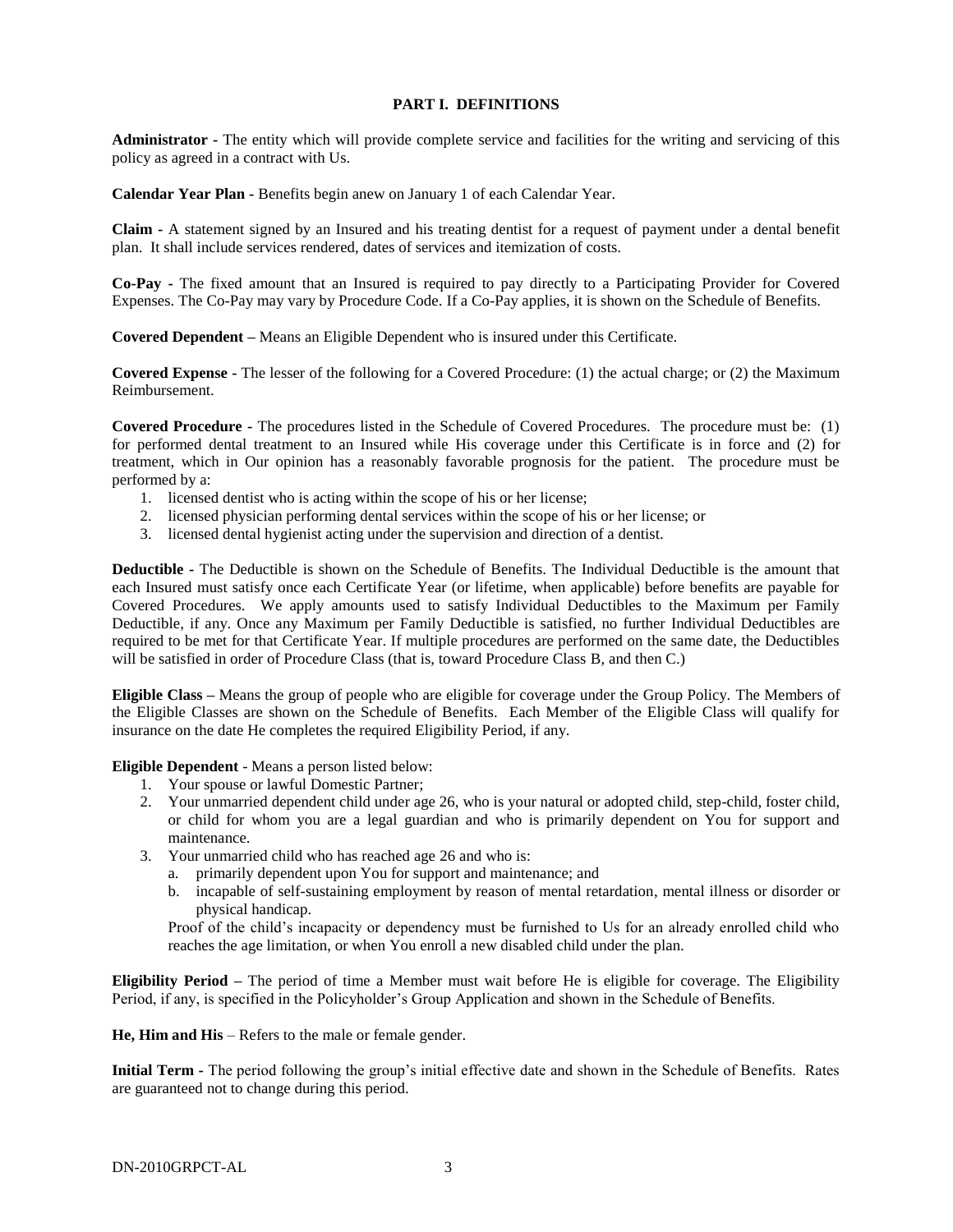**In-Network Benefits -** The dental benefits provided under this Certificate for Covered Procedures that are provided by a Participating Provider.

**Insured** – Means You and each Covered Dependent.

**Insured Member–** Means a person:

- 1. who is a Member of an Eligible Class; and
- 2. who has qualified for insurance by completing the Eligibility Period, if any; and
- 3. for whom insurance under the Policy has become effective.

**Late Entrant -** Any Member or Eligible Dependent enrolling outside the Policyholder's initial Eligibility Period as indicated in the Schedule of Benefits. Benefits may be limited for Late Entrants as noted under Part VII., A under Limitations.

**Maximum Reimbursement –** An amount used to determine the Covered Expense. There are 4 types of Maximum Reimbursement, depending on the plan issued:

- 1. **Maximum Allowable Charge (MAC)**: The MAC may be used if a dentist who is a Non-Participating Provider performs a Covered Procedure. The amount of the MAC is equal to the lesser of: (a) the dentist's actual charge; or (b) the "customary charge" for the dental service or supply. We determine the "customary charge" from within the range of charges made for the same service or supply by other providers of similar training or experience in that general geographic area.
- 2. **Participating Provider Maximum Allowable Charge (PMAC)**: The PMAC may be used if a dentist who is a Participating Provider performs a Covered Procedure. This is the amount that the dentist has agreed with Us to accept as payment in full for a dental service or supply.
- 3. **Scheduled Fee (SF)**: Some plans may use a fee schedule to determine the amount payable for a Covered Procedure. This is the maximum charge that We allow for each Covered Procedure, regardless of the fee charged by the dentist. The Scheduled Fee for a Participating Provider may be different than the Scheduled Fee for a Non-Participating Provider.
- 4. **Indemnity**: The Maximum Allowable Charge (MAC), as explained in (1,) above, is used to determine the amount payable for a Covered Procedure. However, the MAC will be the same, regardless of whether a Participating Provider or Non-Participating Provider is used.

The Schedule of Covered Procedures shows the Type of Maximum Reimbursement used by the plan.

**Member –** Means a person who belongs to an Eligible Class of the Policyholder.

**Non-Participating Provider -** A dentist who is not a Participating Provider. These dentists have not entered into an agreement with us to limit their charges.

**Out-of-Network Benefits -** The dental benefits provided under this Certificate for Covered Procedures that are not provided by a Participating Provider.

**Participating Provider -** A dentist who has been selected by Us for inclusion in the Participating Provider Program. These Participating Providers agree to accept Our Participating Provider Maximum Allowed Charges as payment in full for services rendered. When dental care is given by Participating Providers, the Insured will generally incur less out-of-pocket cost for services rendered.

**Participating Provider Program -** Our program to offer an Insured the opportunity to receive dental care from dentists who are designated by Us as Participating Providers.

**Participating Provider Program Directory -** The list which consists of selected dentists who:

- 1. are located in Your area; and
- 2. have been selected by Us to be Participating Providers and part of the Participating Provider Program.

The list will be periodically updated and is subject to change without notice.

**Policyholder -** The entity stated on the front page of the Policy.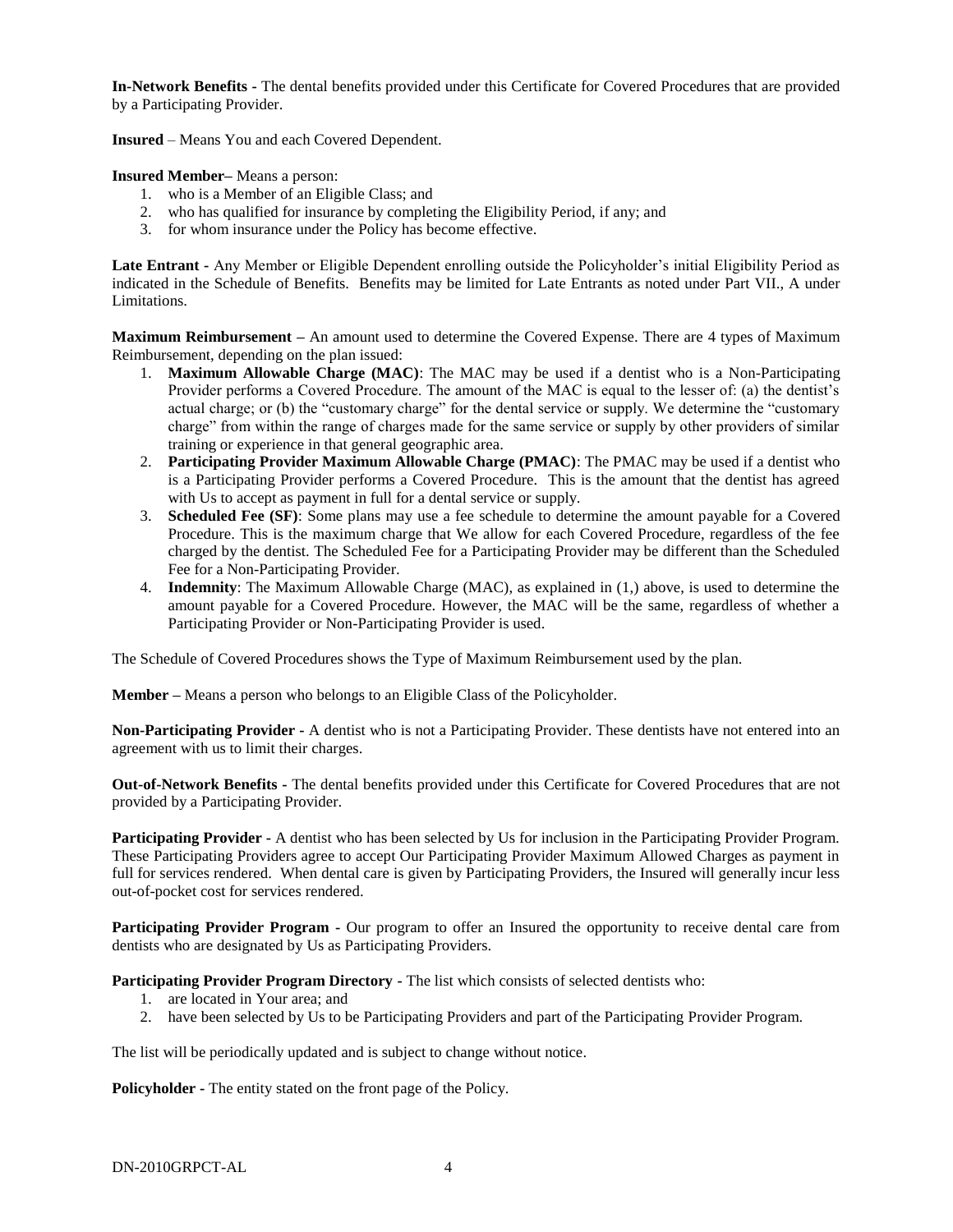**Policy Year Plan -** Benefits begin immediately on the Policyholder's effective date and renew 12 months following the initial effective date.

**Re-enrollee -** Any Insured who terminated his coverage, and then subsequently re-enrolled for coverage at a later date. Benefits are limited for Re-enrollees under Part VII. Limitations.

**You or Your** – The Insured Member.

**Waiting Period -** The period of time during which an Insured's coverage must be in force before benefits may become payable for Covered Procedures. The Waiting Period, if any, for each Covered Procedure is shown in the Schedule of Covered Procedures.

### **PART II. ELIGIBILITY AND ENROLLMENT**

#### **A. ELIGIBILITY**

To be eligible for coverage under the Policy, an individual must:

- 1. be a Member of an Eligible Class of the Policyholder, as defined in the Schedule of Benefits; and
- 2. satisfy the Eligibility Period, if any.

The Member's Eligible Dependents are also eligible for coverage, provided that Dependent coverage is provided under the Policy.

Dual Eligibility Status: If both a Member and his spouse or Domestic Partner are in an Eligible Class of the Policyholder, each may enroll individually or as a dependent of the other, but not as both. Any Eligible Dependent child may also only be enrolled by one parent. If the spouse or Domestic Partner carrying dependent coverage ceases to be eligible, dependent coverage may become effective under the other spouse's or Domestic Partner's coverage.

#### **B. ENROLLMENT**

The term "Enrollment" means written or electronic application for coverage on an enrollment form furnished or approved by Us. Coverage will not become effective until the Members have enrolled themselves and their Eligible Dependents, and paid the required premium, if any.

Initial Enrollment: Members should enroll themselves and their Eligible Dependents within thirty-one (31) days of the Eligibility Period. Individuals who enroll after this time are considered Late Entrants.

Open Enrollment: Members may enroll themselves and their Eligible Dependents during an open enrollment period. Open enrollment is a period of time specified by the Policyholder and approved by Us. It usually occurs once each Calendar Year but may, at Our discretion, occur more frequently. Other changes may also be restricted to Open Enrollment periods.

Late Entrants: Members who do not enroll themselves or their Eligible Dependents within the Initial Enrollment period, may not enroll until the next Open Enrollment period unless there is a change in family status, as described below.

Change in Family Status: Members may enroll or change their coverage if a change in family status occurs, provided written application to enroll is made within thirty-one (31) days of the event. A change in family status means any of the following events:

- 1. Marriage or Domestic Partnership;
- 2. Divorce or legal separation;
- 3. Birth or adoption of a child;
- 4. Death of a spouse or child;
- 5. Other changes as permitted by the Policyholder.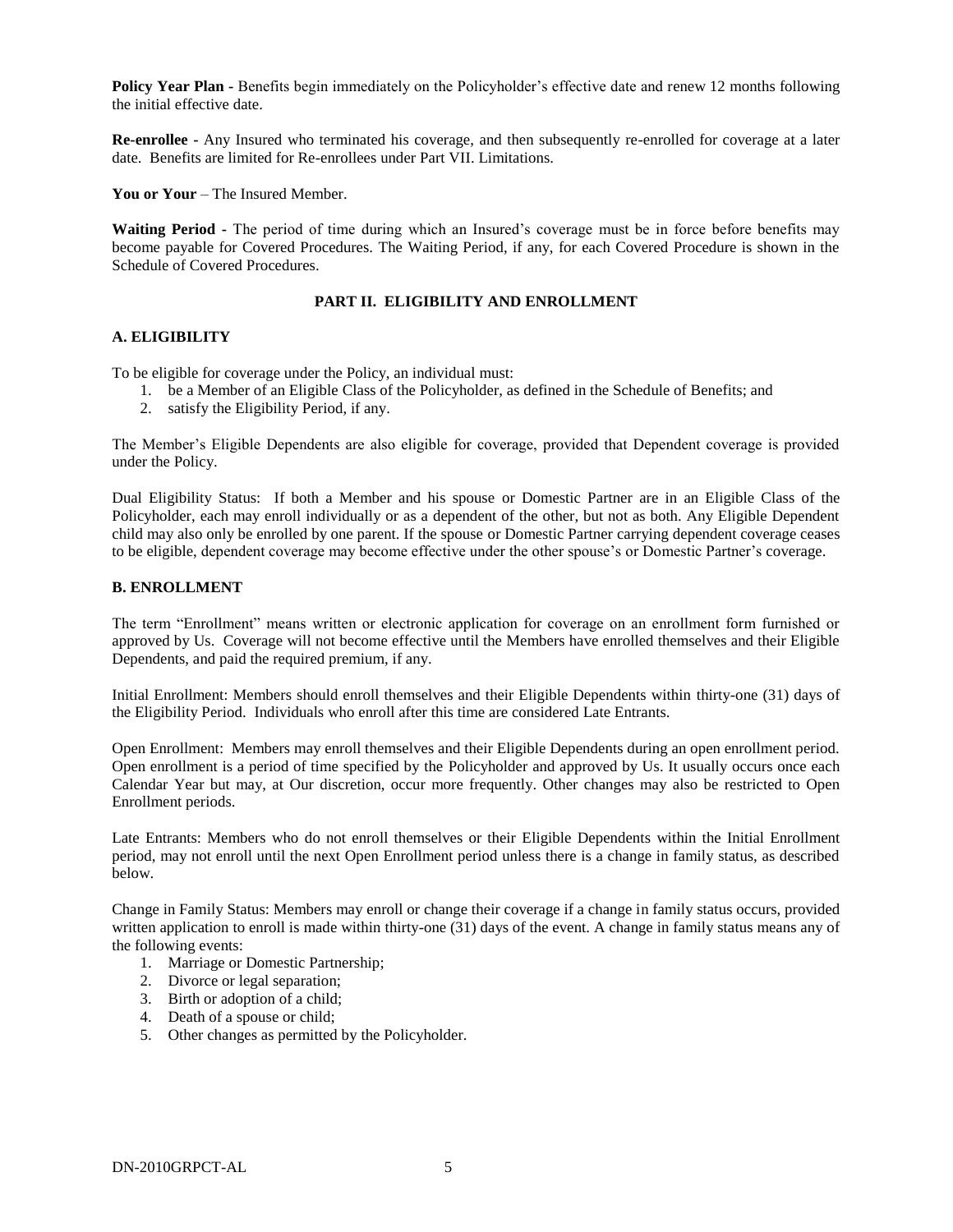#### **PART III. INDIVIDUAL EFFECTIVE DATES**

Your coverage will be effective on the later of the following dates, provided that any required premium is paid to  $Us:$ 

- 1. the Policyholder's Effective Date, shown on the Schedule of Benefits; or
- 2. the date You meet all the Eligibility and Enrollment requirements.

For Eligible Dependents acquired after Your effective date of coverage, by reason of marriage, Domestic Partnership, birth or adoption, coverage is effective on the first of the month following the date such dependent was acquired. This is subject to our receipt of the required Enrollment and payment of the premium, if any.

Newborn Coverage: Any child born to You or Your Covered Dependent spouse or Domestic Partner is covered from the moment of birth to thirty-one (31) days. A notice of birth, together with any additional premium, must be submitted to Us within thirty-one (31) days of the birth in order to continue the coverage beyond the initial 31-day period.

Adopted Children: A child adopted by You is covered from the date of placement. Coverage will continue unless the child's placement is disrupted prior to legal adoption. A notice of placement for adoption, together with any additional premium, must be submitted to Us within thirty-one (31) days of the placement in order to continue the coverage beyond the initial 31-day period.

# **PART IV. INDIVIDUAL TERMINATION DATES**

Coverage for You and all Covered Dependents stops on the earliest of the following dates:

- 1. the date the Policy terminates;
- 2. the date the Policyholder's coverage terminates under the Policy;
- 3. the first of the month following the date You are no longer an eligible Member;
- 4. the date You die;
- 5. on any premium due date, if full payment for Your insurance is not made within thirty-one (31) days following the premium due date.

In addition, coverage for each Covered Dependent stops on the earliest of:

- 1. the date he is no longer an Eligible Dependent;
- 2. the date We receive your request to terminate Covered Dependent coverage. This is subject to any limitation imposed by the Policyholder as to when a change is permitted; e.g. under an Open Enrollment period.

#### **PART V. INDIVIDUAL PREMIUMS**

Members may be required to contribute, either in whole or in part, to the cost of their insurance. This is subject to the terms established by the Policyholder. Your premium contributions, if required, are remitted to Us in one of two ways:

- 1. You contribute to the cost of the insurance through the Policyholder, who then submits payment to Us; or
- 2. You pay Your premiums directly to Us.

The Schedule of Benefits shows the method of premium payment.

The first premium is due on the Effective Date. Premiums after the first are due on the Premium Due Date or within the grace period.

Grace Period: A grace period of thirty-one (31) days is granted for the payment of each premium due after the first. The coverage stays in force if the premium is paid during this grace period, unless We are given written notice that the insurance is to be ended before the Grace Period.

Right to Change Premiums: We have the right to change the premium rates on any premium due date on or after the Initial Term. After the Initial Term, We will not increase the premium rates more than once in a twelve (12)month period. We will give the Policyholder written notice at least sixty (60) days in advance of any change. All changes in rates are subject to terms outlined in the Policy.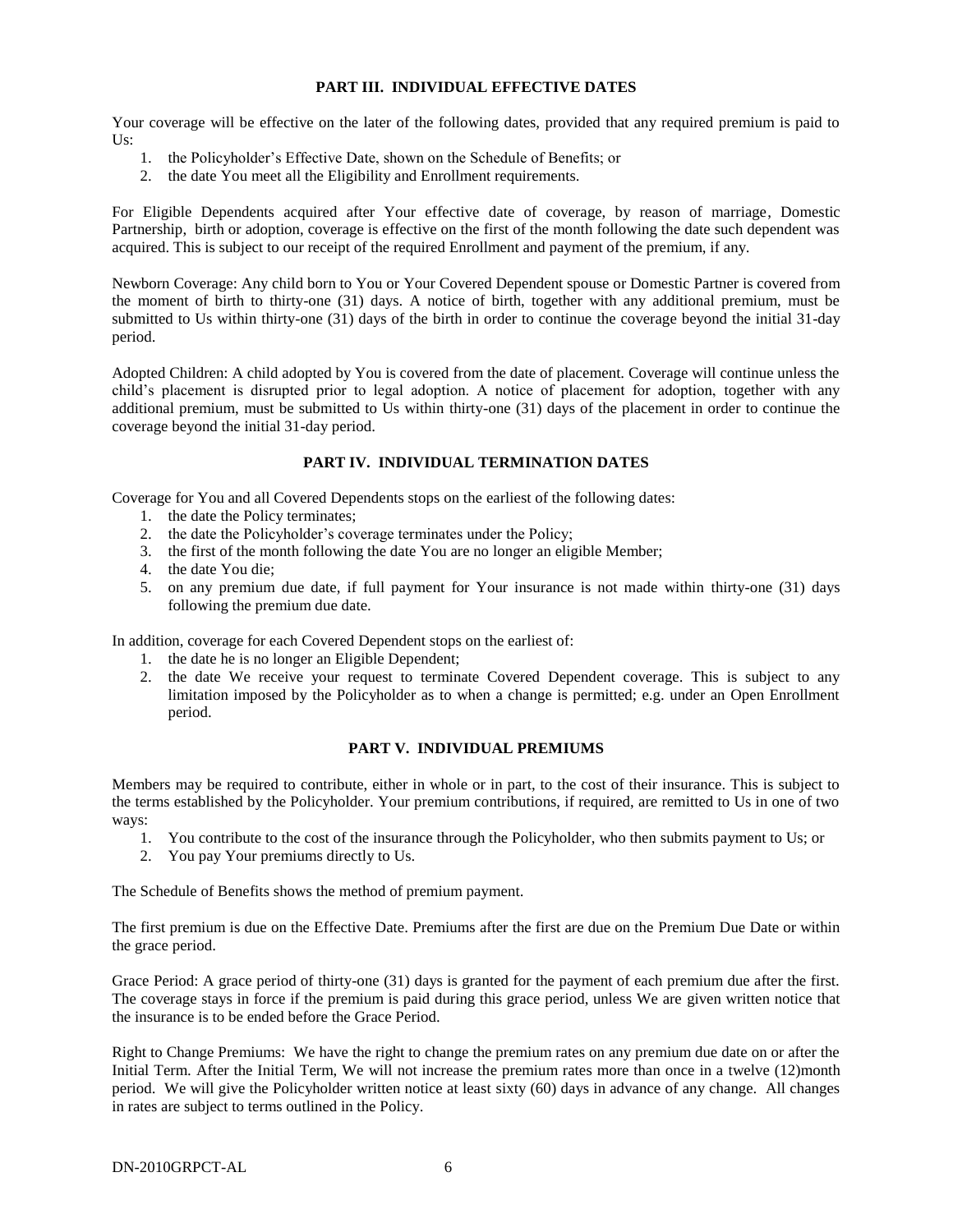### **PART VI. DESCRIPTION OF COVERAGE**

#### **A. COVERED DENTAL EXPENSES**

We determine if benefits are payable under the policy if an Insured incurs expenses for a Covered Procedure. Before we determine benefits, the Insured must satisfy the Deductible and Waiting Period, if any.

The Deductible is shown on the Schedule of Benefits. The Waiting Period is listed separately for each Covered Procedure. It is shown on the Schedule of Covered Procedures.

We then pay the Insurance Percentage of the Covered Expense, minus any Co-Pay. The Insurance Percentage is shown in the Table of Insurance Percentages on the Schedule of Benefits.

The Co-Pay, if any, is listed for each Covered Procedure in the Schedule of Covered Procedures.

The benefit is subject to the following:

- 1. The Covered Procedure must start and be completed while the Insured's coverage is in force, except as provided in the Takeover Benefits provision, if applicable.
- 2. Each Covered Procedure may be subject to specific Limitations, as shown on the Schedule of Covered Procedures.
- 3. A Certificate Year Maximum Annual Benefit may apply to each Insured. This is shown on the Schedule of Benefits.
- 4. A Maximum Annual and/or Maximum Lifetime Benefit may apply to each Procedure Class. If applicable, these maximums are shown in the Table of Covered Insurance Percentages on the Schedule of Benefits.
- 5. Other limitations and exclusions that may affect coverage are shown in the "Limitations and Exclusions" provision.

#### **B. WHEN A COVERED PROCEDURE IS STARTED AND COMPLETED**

- 1. We consider a dental treatment to be started as follows:
	- a. for a full or partial denture, the date the first impression is taken;
	- b. for a fixed bridge, crown, inlay and onlay, the date the teeth are first prepared;
	- c. for root canal therapy, on the date the pulp chamber is first opened;
	- d. for periodontal surgery, the date the surgery is performed; and
	- e. for all other treatment, the date treatment is rendered.
- 2. We consider a dental treatment to be completed as follows:
	- a. for a full or partial denture, the date a final completed prosthesis is first inserted in the mouth;
	- b. for a fixed bridge, crown, inlay and onlay, the date the bridge or restoration is cemented in place; and
	- c. for root canal therapy, the date a canal is permanently filled.

**NOTE:** If Orthodontia Services are covered, see Procedure Class D in the Schedule of Covered Procedures for start and completion dates.

#### **C. HOW TO SUBMIT EXPENSES**

Expenses submitted to Us must identify the treatment performed in terms of the American Dental Association Uniform Code on Dental Procedures and Nomenclature or by narrative description. We reserve the right to request x-rays, narratives and other diagnostic information, as we see fit, to determine benefits.

#### **D. CHOICE OF PROVIDERS**

An Insured may choose a dentist of his choice. An Insured may choose the services of a dentist who is either a Participating Provider or a Non-Participating Provider. Benefits under this Certificate are determined and payable in either case. If a Participating Provider is chosen, the Insured will generally incur less out-of-pocket cost unless the Policyholder has selected a Participating Provider Only plan.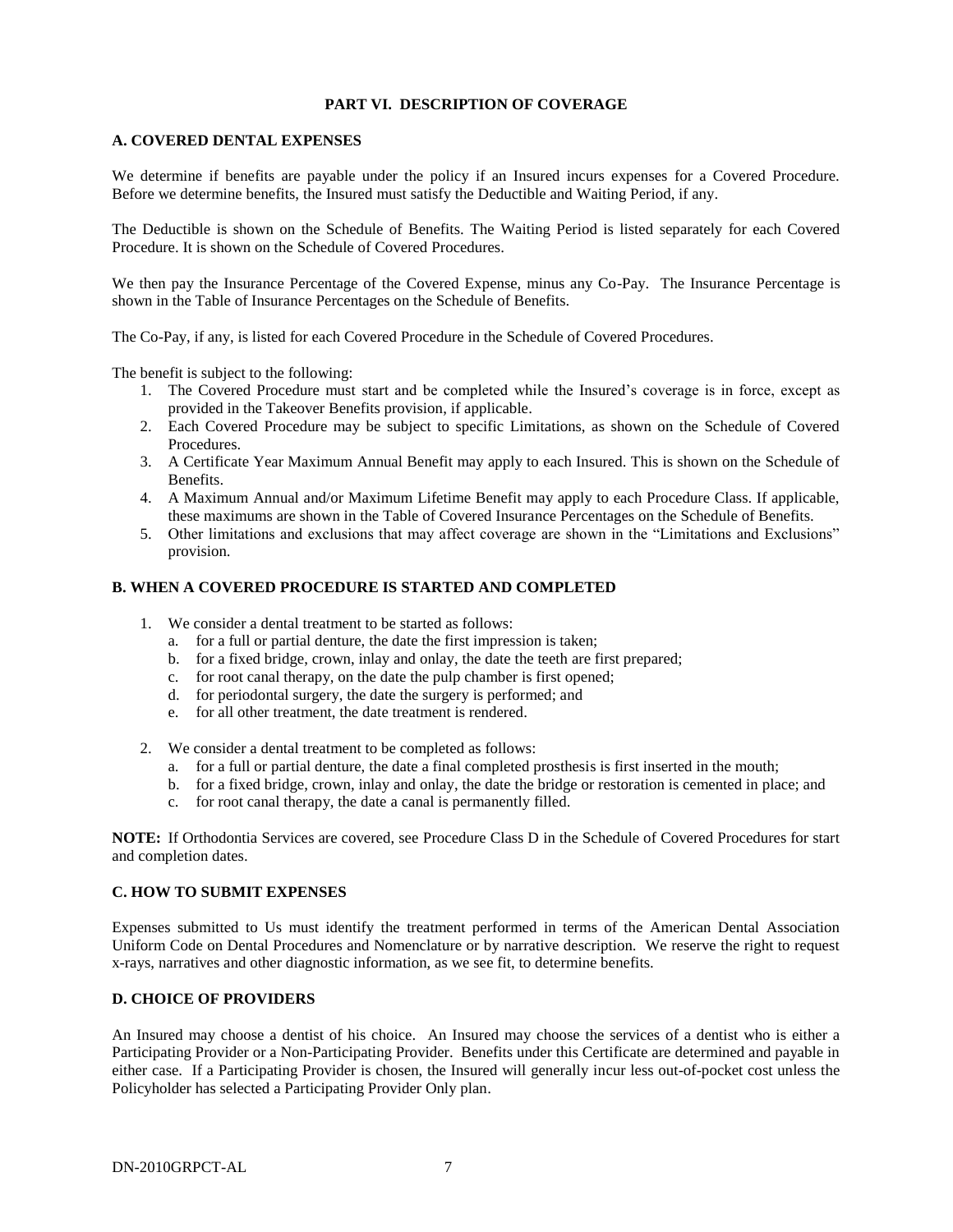Note: If this is an Indemnity plan, there is no difference in payment between a Participating and Non-Participating Provider.

### **E. PRE-ESTIMATE**

If the charge for any treatment is expected to exceed \$300, We suggest that a dental treatment plan be submitted to Us by Your dentist for review before treatment begins. In addition to a dental treatment plan, We may request any of the following information to help Us determine benefits payable for certain services:

- 1. full mouth dental x-rays;
- 2. cephalometric x-rays and analysis;
- 3. study models; and
- 4. a statement specifying:
	- a. degree of overjet, overbite, crowding and open bite;
	- b. whether teeth are impacted, in crossbite, or congenitally missing;
	- c. length of orthodontic treatment; and
	- d. total orthodontic treatment charge.

An estimate of the benefits payable will be sent to You and Your dentist. The pre-estimate is not a guarantee of the amount We will pay. The pre-estimate process lets an Insured know in advance approximately what portion of the expenses We will consider as a Covered Expense. Our estimate may be for a less expensive alternative benefit if it will produce professionally satisfactory results.

#### **F. ALTERNATE BENEFIT PROVISION**

Many dental problems can be resolved in more than one way. If: 1) We determine that a less expensive alternative benefit could be provided for the resolution of a dental problem; and 2) that benefit would produce the same resolution of the diagnosed problem within professionally acceptable limits, We may use the less expensive alternative benefit to determine the amount payable under the Certificate. **For example**: When an amalgam filling and a composite filling are both professionally acceptable methods for filling a molar, We may base our benefit on the amalgam filling which is the less expensive alternative benefit. This is the case whether a Participating Provider or Non-participating Provider performs the service.

#### **G. SERVICES PERFORMED OUTSIDE THE U.S.A.**

Any Claim submitted for procedures performed outside the U.S.A. must: (1) be for a Covered Procedure, as defined; (2) be supplied in English; (3) use American Dental Association (ADA) codes; and (4) be in U.S. Dollar currency. Reimbursement will be based on the Maximum Allowable Charge, Participating Provider Maximum Allowable Charge, or applicable Scheduled Fee amounts for the Insured's zip code.

#### **PART VII. LIMITATIONS AND EXCLUSIONS**

#### **A. LIMITATIONS**

- **1. LIMITATION FOR LATE ENTRANTS OR RE-ENROLLEES:** Members that waive coverage at initial enrollment (within thirty-one (31) days of effective date) or in the new Member eligibility period will have a twelve (12) month waiting period applied to all basic, major, and orthodontia services upon reapplying. Coverage for a Late Entrant or a Re-enrollee will be limited to those procedures listed under Procedure Class A in the Schedule of Covered Procedures during the first twelve (12) months after the Late Entrant's or Re-Enrollee's Effective Date. The limited coverage also applies to the Late Entrant's or Re-Enrollee's Eligible Dependents, if enrolled.
- **2. MISSING TEETH LIMITATION:** We will not pay benefits for replacement of teeth missing on an Insured's effective date of insurance under this Certificate for the purpose of the initial placement of a full denture, partial denture fixed bridge or implant. However, expenses for the replacement of teeth missing on the effective date will be considered for payment as follows:
	- a. The initial placement of full or partial dentures, fixed bridge or implant will be considered a Covered Procedure if the placement includes the initial replacement of a functioning natural tooth extracted while the Insured is covered under the policy.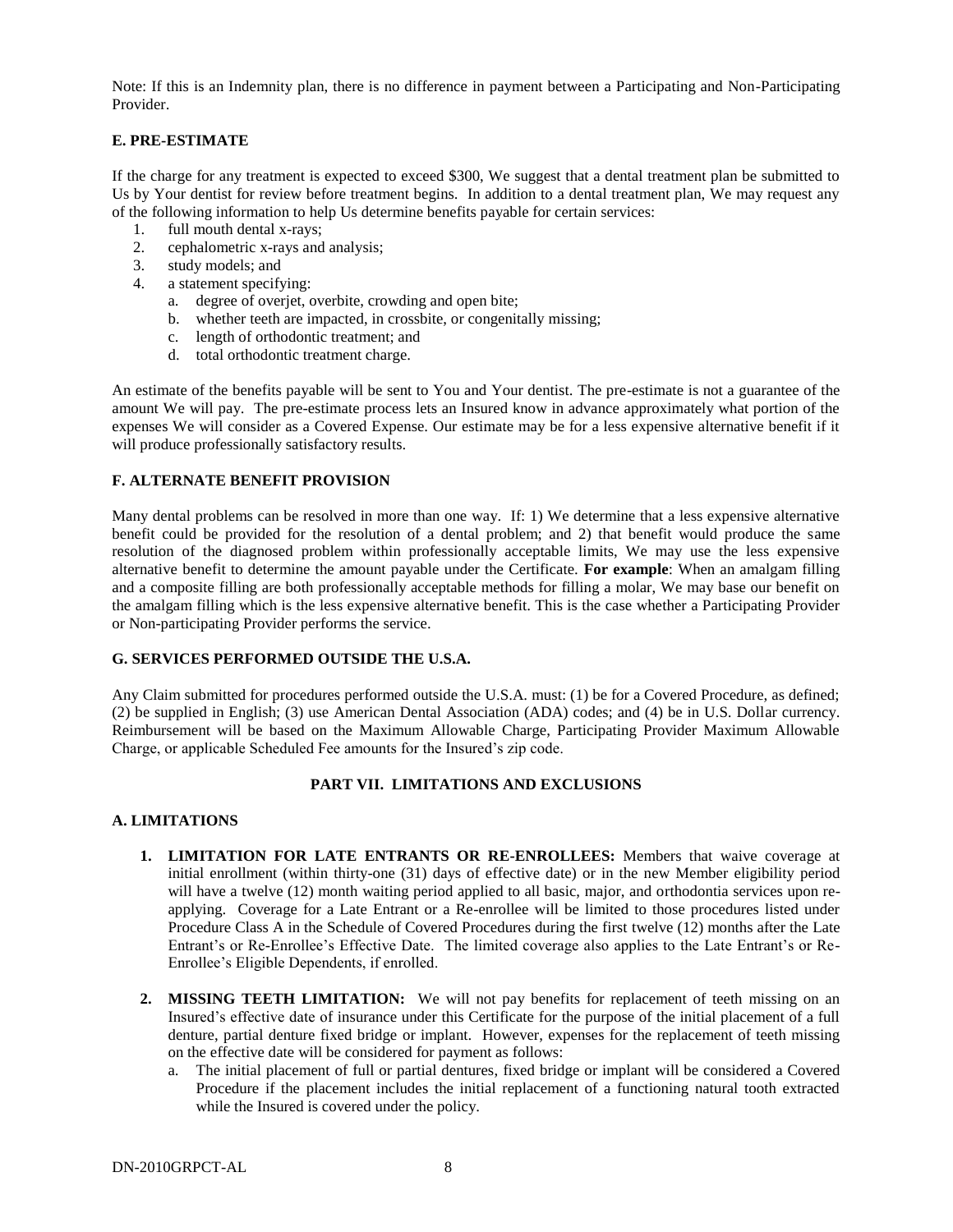- b. The initial placement of a fixed bridge or implant will be considered a Covered Procedure if the placement includes the initial replacement of a functioning natural tooth extracted while an Insured is covered under the policy. However, the following restrictions will apply:
	- (i) Benefits will only be paid for the replacement of the teeth extracted while an Insured is covered under the policy or under the "Prior Extraction" clause;
	- (ii) benefits will not be paid for the replacement of other teeth which were missing on the Insured's effective date.
	- (iii) missing teeth limitation will be waived after Insured has been covered under this group's plan for three (3) continuous years unless it is a replacement of an existing unserviceable prosthesis.
- **3. Other Limitations:** Multiple restorations on one surface are payable as one surface. Multiple surfaces on a single tooth will not be paid as separate restorations. Coverage is limited to two prophylaxis and/or two periodontal maintenance procedures, subject to a maximum total of no more than two (2) procedures per twelve (12) month period. Coverage is limited to one (1) full mouth radiograph or panoramic film per limitation period listed in the Schedule of Covered procedures. On any given day, more than seven (7) periapical x-rays or a panoramic film in conjunction with bitewings will be paid as a full mouth radiograph. Additional limitations are noted in the Schedule of Covered Procedures.

#### **B. EXCLUSIONS**

No benefits are payable under the Policy for the procedures listed below unless such procedure or service is listed as covered in the Schedule of Covered Procedures. Additionally, the procedures listed below will not be recognized toward satisfaction of any Deductible amount.

- 1. any service or supply not shown on the Schedule of Covered Procedures;
- 2. any procedure begun after an Insured's insurance under the Policy terminates, or for any prosthetic dental appliance finally installed or delivered more than thirty (30) days after an Insured's insurance under the Policy terminates;
- 3. any procedure begun or appliance installed before an Insured became insured under the Policy;
- 4. any treatment which is elective or primarily cosmetic in nature and not generally recognized as a generally accepted dental practice by the American Dental Association, as well as any replacement of prior cosmetic restorations;
- 5. the correction of congenital malformations or congenital missing teeth;
- 6. the replacement of lost or discarded or stolen appliances;
- 7. replacement of bridges unless the bridge is older than the age allowed in the Schedule of Covered Procedures and cannot be made serviceable;
- 8. replacement of full or partial dentures unless the prosthetic appliance is older than the age allowed in the Schedule of Covered Procedures and cannot be made serviceable;
- 9. replacement of implants, crowns, inlays or onlays unless the prior restoration is older than the age allowed in the Schedule of Covered Procedures and cannot be made serviceable;
- 10. appliances, services or procedures relating to: (a) the change or maintenance of vertical dimension; (b) restoration of occlusion (unless otherwise noted in the Schedule of Covered Procedures—only for occlusal guards); (c) splinting; (d) correction of attrition, abrasion, erosion or abfraction; (e) bite registration or (f) bite analysis;
- 11. services provided for any type of temporomandibular joint (TMJ) dysfunctions, muscular, skeletal deficiencies involving TMJ or related structures, myofascial pain;
- 12. orthognathic surgery;
- 13. prescribed medications, premedication or analgesia;
- 14. any instruction for diet, plaque control and oral hygiene;
- 15. dental disease, defect or injury caused by a declared or undeclared war or any act of war;
- 16. charges for: implants of any type, and all related procedures, removal of implants, precision or semiprecision attachments, denture duplication, overdentures and any associated surgery, or other customized services or attachments;
- 17. cast restorations, inlays, onlays and crowns for teeth that are not broken down by extensive decay or accidental injury or for teeth that can be restored by other means (such as an amalgam or composite filling);
- 18. for treatment of malignancies, cysts and neoplasms;
- 19. for orthodontic treatment;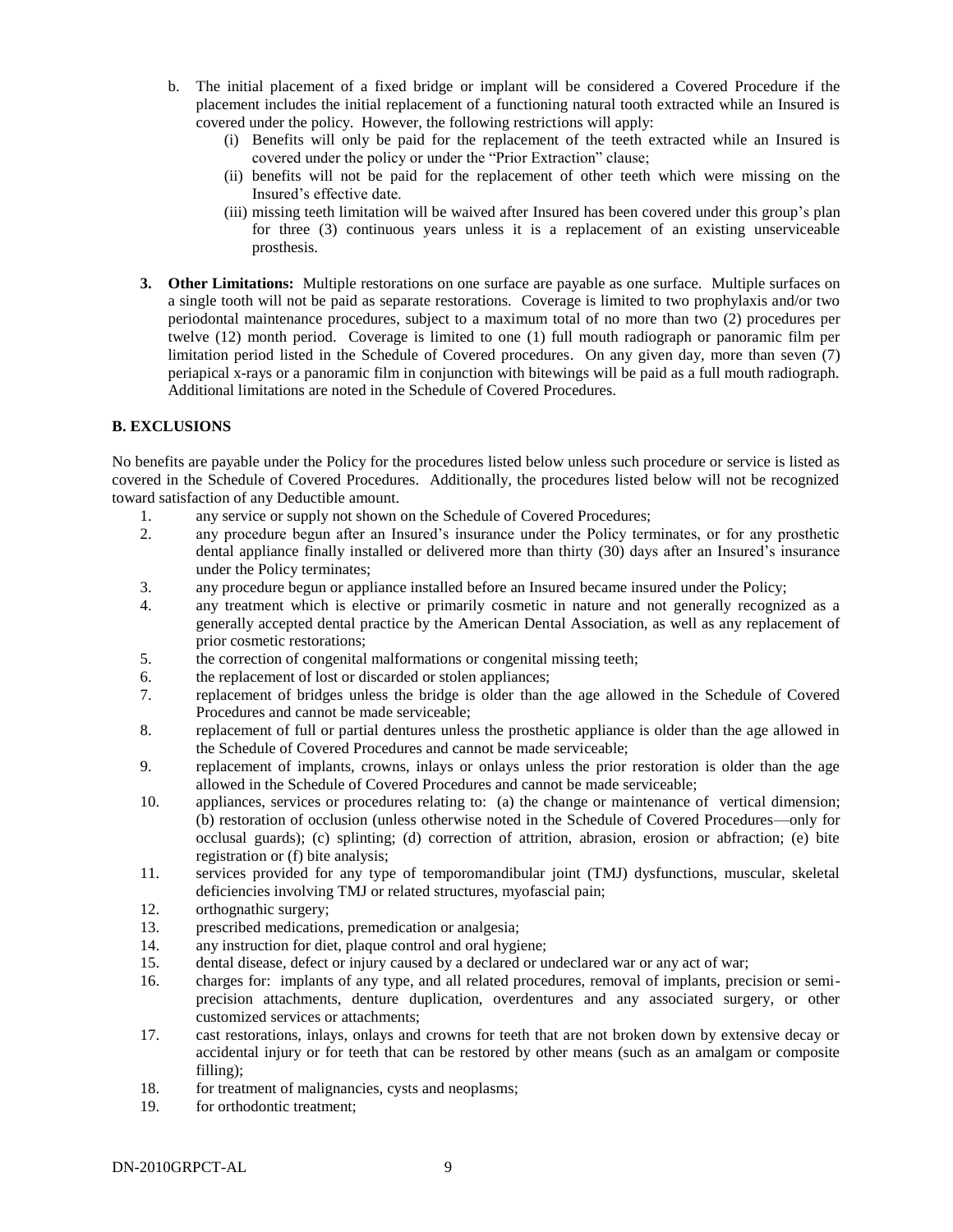- 20. charges for failure to keep a scheduled visit or for the completion of any Claim forms;
- 21. any procedure We determine which is not necessary, does not offer a favorable prognosis, or does not have uniform professional endorsement or which is experimental in nature;
- 22. service or supply rendered by someone who is related to an Insured by blood or by law (e.g., sibling, parent, grandparent, child), marriage (e.g., spouse or in-law) or adoption or is normally a member of the Insured's household;
- 23. expenses compensable under Workers' Compensation or Employers' Liability Laws or by any coverage provided or required by law (including, but not limited to, group, group-type and individual automobile "No-Fault" coverage);
- 24. expenses provided or paid for by any governmental program or law, except as to charges which the person is legally obligated to pay or as addressed later under the "Payment of Claims" provision;
- 25. procedures started but not completed;
- 26. any duplicate device or appliance;
- 27. general anesthesia and intravenous sedation except in conjunction with covered complex oral surgery procedures as defined by Us, plus the services of anesthetists or anesthesiologists;
- 28. the replacement of  $3<sup>rd</sup>$  molars;
- 29. crowns, inlays and onlays used to restore teeth with micro fractures or fracture lines, undermined cusps, or existing large restorations without overt pathology.

#### **PART VIII. CLAIM PROVISIONS**

**Notice of Claim:** Written notice of Claim must be given within thirty (30) days after a loss occurs, or as soon as reasonably possible. The notice must be given to the Administrator. Claims should be sent to:

> Starmount Life Insurance Company 8485 Goodwood Blvd., P.O. Box 80139 Baton Rouge, LA 70898-0139

**Claim Forms:** When the Administrator receives notice of Claim that does not contain all necessary information or is not on an appropriate Claim form, forms for filing proof of loss will be sent to the claimant along with a request for the missing information. If these forms are not sent within fifteen (15) days after receiving notice of claim, the claimant will meet the proof of loss requirements if the Administrator is given written proof of the nature and extent of the loss.

**Proof of Loss:** Written proof of loss must be given to the Administrator within ninety (90) days after the loss begins. We will not deny nor reduce any claim if it was not reasonably possible to give proof of loss in the time required. In any event, proof must be given to the Administrator within one (1) year after it is due, unless You are legally incapable of doing so.

**Payment of Claims:** Benefits will be paid to You unless an Assignment of Benefits has been requested by the Insured. Benefits due and unpaid at Your death will be paid to Your estate. Any payment made by Us in good faith pursuant to this provision will fully release Us to the extent of such payment.

If any beneficiary is a minor or mentally incapacitated, We will pay the proper share of Your insurance amount to such beneficiary's court appointed guardian.

**Time Payment of Claims:** Benefits will be payable immediately upon receipt of acceptable Proof of Loss.

**Recovery of Overpayments:** We reserve the right to deduct from any benefits properly payable under this Policy the amount of any payment that has been made:

- 1. In error; or
- 2. pursuant to a misstatement contained in a proof of loss; or
- 3. pursuant to fraud or misrepresentation made to obtain coverage under this Policy within two (2) years after the date such coverage commences; or
- 4. with respect to an ineligible person; or
- 5. pursuant to a claim for which benefits are recoverable under any Policy or act of law providing coverage for occupational injury or disease to the extent that such benefits are recovered.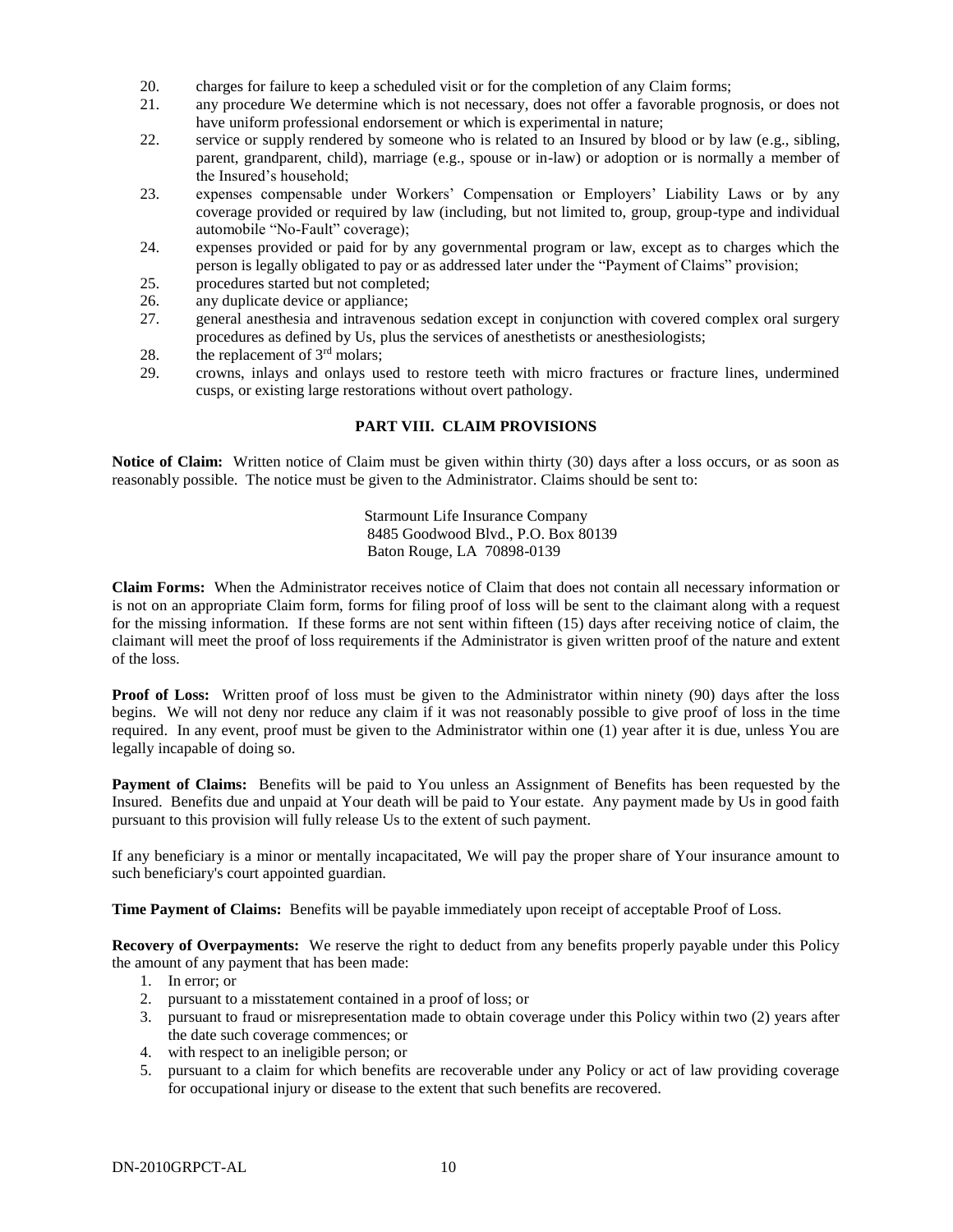Such deduction may be against any future claim for benefits under the Policy made by an Insured if claim payments previously were made with respect to an Insured.

#### **PART IX. COORDINATION OF BENEFITS (COB)**

This provision applies when an Insured has dental coverage under more than one Plan, as defined below. The benefits payable between the Plans will be coordinated.

#### **A. DEFINITIONS RELATED TO COB**

- 1. **Allowable Expense:** An expense that is considered a covered charge, at least in part, by one or more of the Plans. When a Plan provides benefits by services, reasonable cash value of each service will be treated as both an Allowable Expense and a benefit paid.
- 2. **Coordination of Benefits:** Taking other Plans into account when We pay benefits.
- 3. **Plan:** Any plan, including this one that provides benefits or services for dental expenses on either a group or individual basis. "Plan" includes group and blanket insurance and self-insured and prepaid plans. It includes government plans, plans required or provided by statute (except Medicaid), and no fault insurance (when allowed by law). "Plan" shall be treated separately for that part of a plan that reserves the right to coordinate with benefits or services of other plans and that part which does not.
- 4. **Primary Plan**: The Plan that, according to the rules for the Order of Benefit Determination, pays benefits before all other Plans.
- 5. **Year:** The Calendar Year, or any part of it, during which a person claiming benefits is covered under this Plan.

#### **B. BENEFIT COORDINATION**

Benefits will be adjusted so that the total payment under all Plans is no more than 100 percent of the Insured's Allowable Expense. In no event will total benefits paid exceed the total payable in the absence of COB.

If an Insured's benefits paid under this Plan are reduced due to COB, each benefit will be reduced proportionately. Only the amount of any benefit actually paid will be charged against any applicable benefit maximum.

#### **C. THE ORDER OF BENEFIT DETERMINATION**

- 1. When this is the Primary Plan, We will pay benefits as if there were no other Plans.
- 2. When a person is covered by a Plan without a COB provision, the Plan without the provision will be the Primary Plan.
- 3. When a person is covered by more than one Plan with a COB provision, the order of benefit payment is as follows:
	- a. **Non-dependent/Dependent.** A Plan that covers a person other than as a dependent will pay before a Plan that covers that person as a dependent.
	- b. **Dependent Child/Parents Not Separated or Divorced**. For a dependent child, the Plan of the parent whose birthday occurs first in the Calendar Year will pay benefits first. If both parents have the same birthday, the Plan that has covered the dependent child for the longer period will pay first. If the other Plan uses gender to determine which Plan pays first, We will also use that basis.
	- c. **Dependent Child/Separated or Divorced Parents**. If two (2) or more Plans cover a person as a Dependent of separated or divorced parents, benefits for the child are determined in the following order: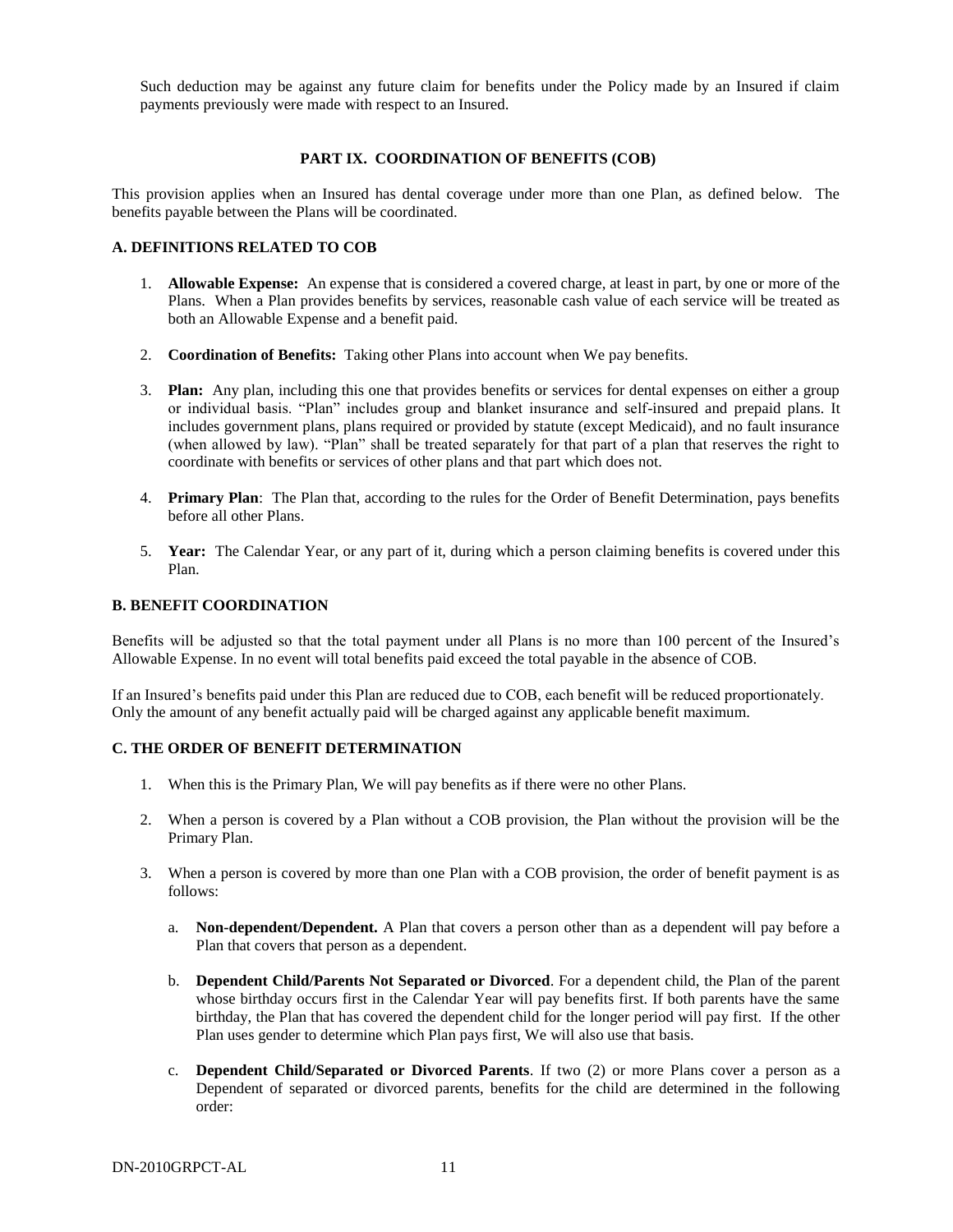- i. The Plan of the parent who has responsibility for providing insurance as determined by a court order;
- ii. The Plan of the parent with custody of the child;
- iii. The Plan of the spouse of the parent with custody; and
- iv. The Plan of the parent without custody of the child.
- d**. Dependent Child/Joint Custody**. If the joint custody court decree does not specifically state which parent is responsible for the child's medical expenses, the rules as shown for Dependent Child/Parents Not Separated or Divorced shall apply.
- e. **Active/Inactive Employee.** The Plan which covers the person as an employee who is neither laid off nor retired (or as that employee's dependent) is Primary over the Plan which covers that person as a laid off or retired employee. If the other Plan does not have this rule, and as a result, the Plans do not agree on the order of benefits, this rule is ignored.
- f. **Longer/Shorter Length of Coverage**. When an order of payment is not established by the above, the Plan that has covered the person for the longer period of time will pay first.

#### **D. RIGHT TO RECEIVE AND RELEASE NEEDED INFORMATION**

We may release to, or obtain from, any other insurance company, organization or person information necessary for COB. This will not require the consent of, or notice to You or any claimant. You are required to give Us information necessary for COB.

#### **E. RIGHT TO MAKE PAYMENTS TO ANOTHER PLAN**

COB may result in payments made by another Plan that should have been made by Us. We have the right to pay such other Plan all amounts it paid which would otherwise have been paid by Us. Amounts so paid will be treated as benefits paid under this Plan. We will be discharged from liability to the extent of such payments.

#### **F. RIGHT TO RECOVERY**

COB may result in overpayments by Us. We have the right to recover any excess amounts paid from any person, insurance company or other organization to whom, or for whom, payments were made.

#### **PART X. GRIEVANCE PROCEDURE**

If a claim for benefits is wholly or partially denied, the Insured will be notified in writing of such denial and of his right to file a grievance and the procedure to follow. The notice of denial will state the specific reason for the denial of benefits. Within sixty (60) days of receipt of such written notice an Insured may file a grievance and make a written request for review to:

> Starmount Life Insurance Company Attn: Grievance Committee 8485 Goodwood Blvd., P.O. Box 98100 Baton Rouge, LA 70898-9100

We will resolve the grievance within thirty (30) calendar days of receiving it. If We are unable to resolve the grievance within that period, the time period may be extended another thirty (30) calendar days if We notify in writing the person who filed the grievance. The notice will include advice as to when resolution of the grievance can be expected and the reason why additional time is needed.

The Insured or someone on his/her behalf also has the right to appear in person before Our grievance committee to present written or oral information and to question those people responsible for making the determination that resulted in the grievance. The Insured will be informed in writing of the time and place of the meeting at least seven (7) calendar days before the meeting.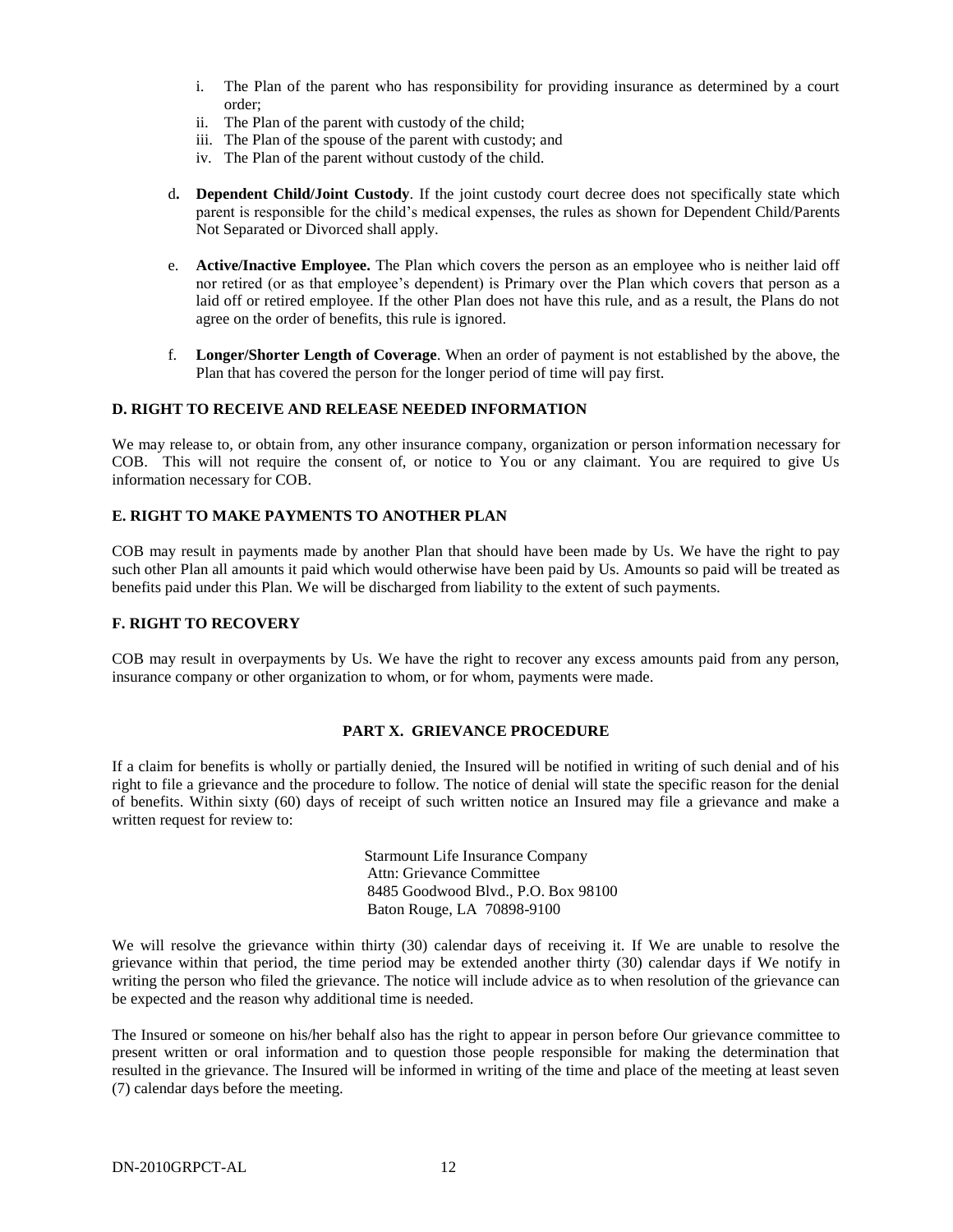For purposes of this Grievance Procedure, a grievance is a written complaint submitted in accordance with the above Grievance Procedure by or on behalf of an Insured regarding dissatisfaction with the administration of claims practices or provision of services of this panel provider plan relative to the Insured.

In situations requiring urgent care, grievances will be resolved within four (4) business days of receiving the grievance.

#### **PART XI. GENERAL PROVISIONS**

**Cancellation:** We may cancel the Policy at any time by providing at least sixty 60 days advance written notice to the Policyholder. The Policyholder may cancel the Policy at any time by providing written notice to Us, effective upon Our receipt on the notice or the date specified in the notice, if later. In the event of such cancellation by either Us or the Policyholder, We shall promptly return on a pro rata basis any unearned premium paid. The Policyholder shall promptly pay on a pro rata basis the earned premium which has not been paid, if any. Such cancellation shall be without prejudice to any claim originating prior to the effective date of such cancellation.

Legal Actions: No legal action may be brought to recover on the Policy before sixty (60) days after written proof of loss has been furnished as required by the Policy. No such action may be brought after six (6) years from the time written proof of loss is required to be furnished.

#### **PART XII. TAKEOVER BENEFITS**

The following provisions are applicable if this dental plan is replacing existing group dental plan in force (referred to as "Prior Plan") at the time of application. These are called "Takeover Benefits." The Schedule of Benefits shows if Takeover Benefits apply.

Takeover benefits apply if we are taking over a comparable benefits plan from another carrier and only if there is no break in coverage between the original plan and the takeover date. Takeover is available to those individuals insured under the employer's dental plan in effect at the time of the employer's application. If takeover benefits are included in your benefits, then waiting periods for service will be waived for the individuals currently insured under the employer's previous plan during the month prior to coverage moving to Starmount Life.

New hires with prior-like dental coverage (lapse in coverage must be less than sixty-three (63) days) will receive takeover credit for the length of time they had with the prior carrier and must provide proof of coverage (including coverage dates) to receive takeover credit (i.e., one page benefit summary, certificate of creditable coverage, etc.).

**Waiting Period Credit:** When We immediately take over an entire dental group from another carrier, those persons insured by the Prior Plan on the day immediately prior to the takeover effective date will receive Waiting Period credit if they are eligible for coverage on the effective date of Our plan. The Waiting Period credit does not apply to Late Entrants or Re-enrollees.

**Annual Maximums and Deductible Credits:** For Calendar Year Plans: Deductible credits will be granted for the amount of Deductible satisfied under the Prior Plan during the current Calendar Year. Any benefits paid under the Prior Plan with respect to such replaced coverage will be applied to and deducted from the maximum benefit payable under this Certificate.

For Policy Year Plans: The annual maximums and annual Deductibles will begin on the policy's takeover effective date, which marks the start of a new Policy Year. Deductible credit will not be given. Any benefits paid under the Prior Plan with respect to such replaced coverage will not be applied to or deducted from the maximum benefits payable for services under this Certificate.

**Maximum Benefit Credit:** All paid benefits applied to the maximum benefit amounts under the Prior Plan will also be applied to the maximum benefit amounts under this Certificate.

If You had orthodontic coverage for Your covered dependent children under the Prior Plan and You have orthodontic coverage under this Certificate, We will not pay benefits for orthodontic expenses unless:

1. You submit proof that the Maximum Lifetime Benefit for Class D Orthodontic Services for this Certificate was not exceeded under the Prior Plan; and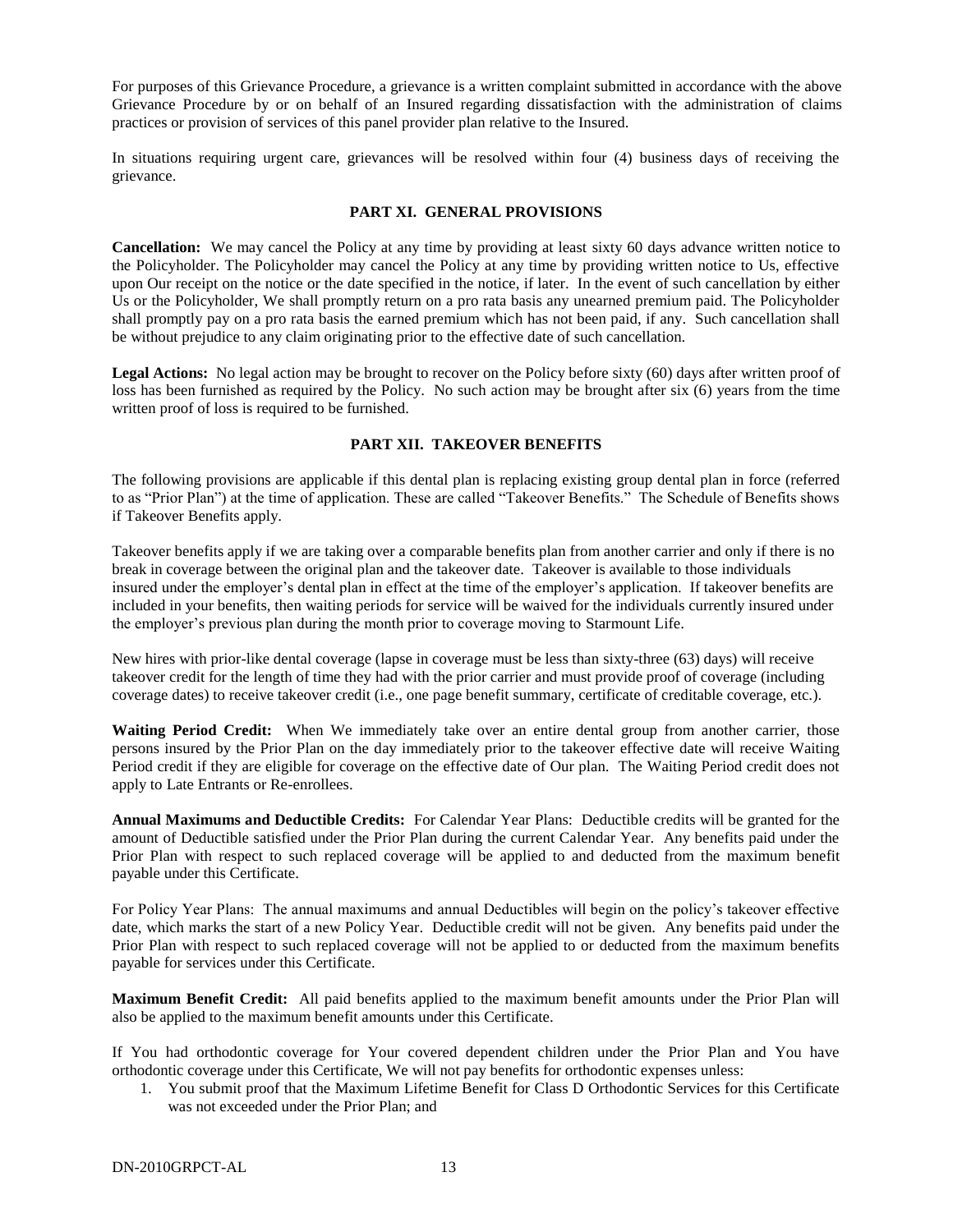- 2. orthodontic treatment was started and bands or appliances were inserted while insured under the Prior Plan; and
- 3. orthodontic treatment is continued while Your covered dependent is insured under this Certificate.

If You submit the required proof, the maximum benefit for orthodontic treatment will be the lesser of this Certificate's Overall Maximum Benefit for Class D Orthodontic Services or the Prior Plan's ortho maximum benefit. The ortho maximum benefit payable under this Certificate will be reduced by the amount paid or payable under the Prior Plan.

**Verification:** The Policyholder's application must be accompanied by a current month's billing from the current dental carrier, a copy of an in-force certificate, as well as proof of the effective date for each Insured (and dependent), if insured under the Prior Plan.

**Prior Carrier's Responsibility:** The prior carrier is responsible for costs for procedures begun prior to the effective date of this coverage.

**Prior Extractions:** If: (1) treatment is performed due to an extraction which occurred before the effective date of this coverage while an Insured was covered under the Prior Plan; and (2) the replacement of the extracted tooth must take place within thirty-six (36) months of extraction; and (3) treatment would have been covered under the Policyholder's Prior Plan; We will apply the expenses to this plan as long as they are Covered Expenses under both this Certificate and the Prior Plan.

**Coverage for Treatment in Progress:** If an Insured was covered under the Prior Plan on the day before this Certificate replaced the Prior Plan, the Insured may be eligible for benefits for treatment already in progress on the effective date of this Certificate. However, the expenses must be covered dental expenses under both this Certificate and the Prior Plan. This is subject to the following:

- 1. Extension of Benefits under Prior Plan. We will not pay benefits for treatment if:
	- (a) the Prior Plan has an Extension of Benefits provision;
	- (b) the treatment expenses were incurred under the Prior Plan; and
	- (c) the treatment was completed during the extension of benefits.
- 2. No Extension of Benefits under Prior Plan. We will pro-rate benefits according to the percentage of treatment performed while insured under the Prior Plan if:
	- (a) the Prior Plan has no extension of benefits when that plan terminates;
	- (b) the treatment expenses were incurred under the Prior Plan; and
	- (c) the treatment was completed while insured under this Certificate.
- 3. Treatment Not Completed during Extension of Benefits. We will pro-rate benefits according to the percentage of treatment performed while insured under the Prior Plan and during the extension if:
	- (a) the Prior Plan has an extension of benefits;
	- (b) the treatment expenses were incurred under the Prior plan; and
	- (c) the treatment was not completed during the Prior Plan's extension of benefits.

We will consider only the percentage of treatment completed beyond the extension period to determine any benefits payable under this Certificate.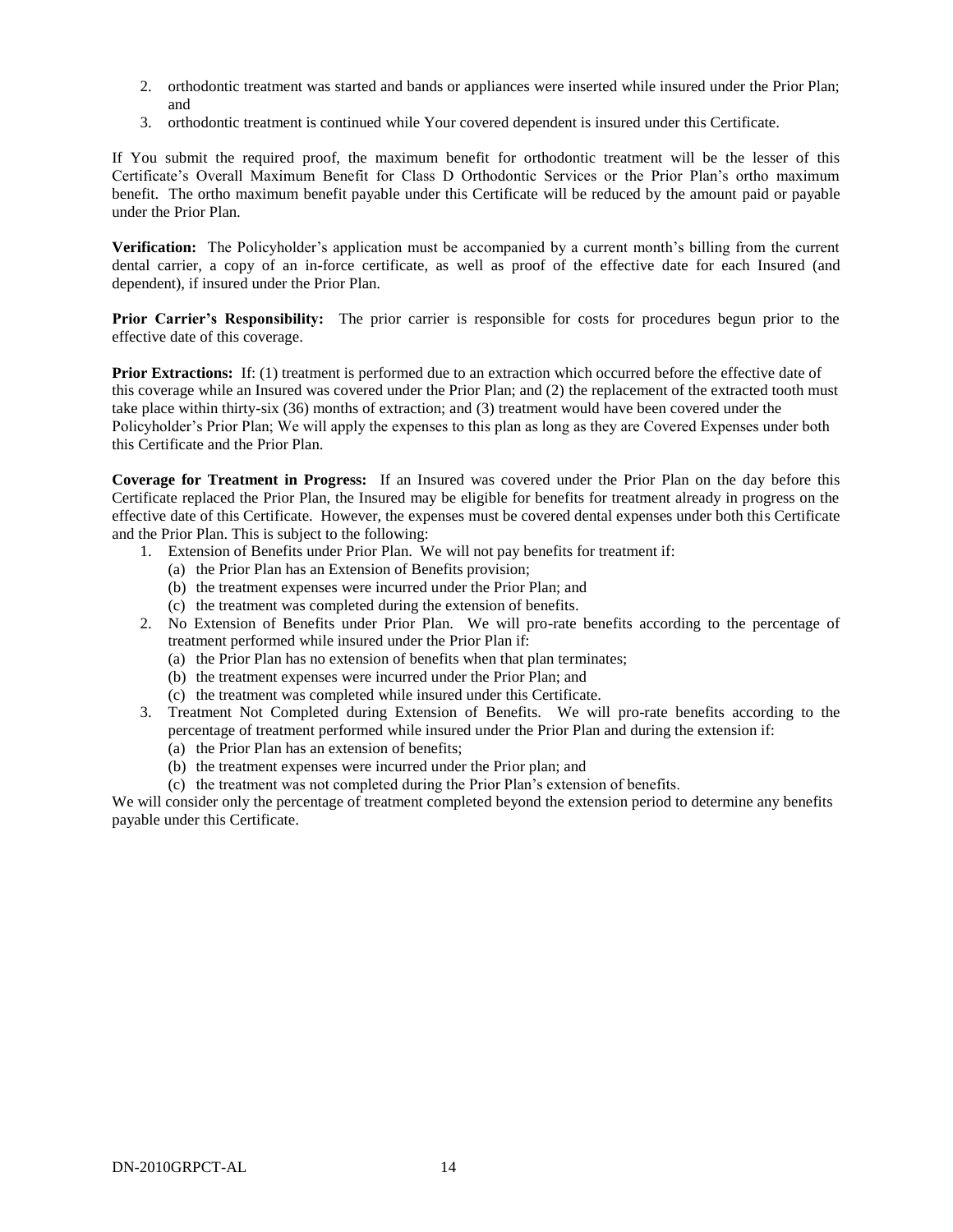#### **PART XIII. SCHEDULE OF COVERED PROCEDURES**

The following is a complete list of Covered Procedures, their assigned Procedure Class, Waiting Period, and applicable limitations. We will not pay benefits for expenses incurred for any Procedure not listed in the Schedule of Covered Procedures.

#### **Key for Schedule of Covered Procedures**

|  | * Procedure Class |  |
|--|-------------------|--|
|--|-------------------|--|

Type of Maximum Reimbursement:

A Preventive/Diagnostic PMAC – Participating Provider Maximum Allowable Charge

- B Basic MAC Maximum Allowable Charge (based on "Customary Charge")
- 

C Major SF – Scheduled Fee

- D Orthodontia Indemnity
- E Not Covered
- F Other

#### ¶ Limitations

- (a) Maximum of 1 procedure per 6 months
- (b) Maximum of 1 procedure per 36 months
- (c) Maximum of 4 films per 12 months
- (d) Limited to Dependent Children under age 19
- (e) Maximum of 1 procedure per 12 months
- (f) Limited to Dependent Children under age 14
- (g) Limited to Dependent Children under age 12
- (h) Maximum of 1 procedure per 24 months
- (i) Limited to Dependent Children under age 19
- (j) Applications made to permanent molar teeth only
- (k) Maximum of 2 procedures per arch per 24 months
- (l) Maximum of 1 per 5 year period per tooth
- (m) Maximum of 1 each quadrant per 12 months
- (n) Maximum of 1 each quadrant per 24 months
- (o) Maximum of 1 each tooth per 24 months
- (p) Subject to a yearly and a lifetime maximum
- (q) Maximum of 1 each quadrant per 36 months
- (r) Replacement of existing only if in place for 12 months (insured under age 19)
- (s) Replace existing only if in place for 36 months (insured over age 19)
- (t) Benefits will be based on the benefit for the corresponding non-cosmetic restoration.
- (u) Maximum 1 time per tooth or site
- (v) Maximum of 1 per lifetime
- (w) Only in conjunction with listed complex oral surgery procedures and subject to review.
- (x) Limited to Dependent Children under age 16
- (y) Maximum of 1 per 24 months for age 17+
- (z) Maximum of 1 per 12 months for age 16 & under
- (aa) Limited to those age 25+
- (bb) 6 months must have passed since initial placement
- (cc) Maximum of 1 per 7 year period when existing appliance/restoration is not serviceable
- (dd) Maximum of 1 per 10 year period
- (ee) Maximum of 1 per 3 year period
- (ff) Maximum of 1 per 4 year period
- (gg) Maximum of 1 per 5 year period
- (hh) In lieu of a single tooth replacement when a 2 or 3 unit bridge has been approved for coverage
- (ii) Maximum of 2 procedures per 12 months
- (jj) Only for those age 40 and over who demonstrate risk factors for oral cancer and/or a suspicious lesion
- (kk) One additional prophylaxis or periodontal maintenance per year if Member is in second or third trimester of pregnancy. Written verification of pregnancy and due date from patient's physician and claim narrative from dentist must be submitted at the time of claim.
- (ll) Two additional cleanings (either prophylaxis or periodontal maintenance) per year if Member has been diagnosed with diabetes mellitus and periodontal disease. Written verification of diabetes mellitus from patient's physician and claim narrative must be submitted at the time of the claim.
- (mm) Covered only if provided on different date of service than other covered treatment or exam (nn) Subject to review
- (oo) In lieu of Topical Application of Fluoride for a child
- (pp) Limited to 2 oral evaluation procedures, in any combination (D0120, D0145, D0150) per 12 month period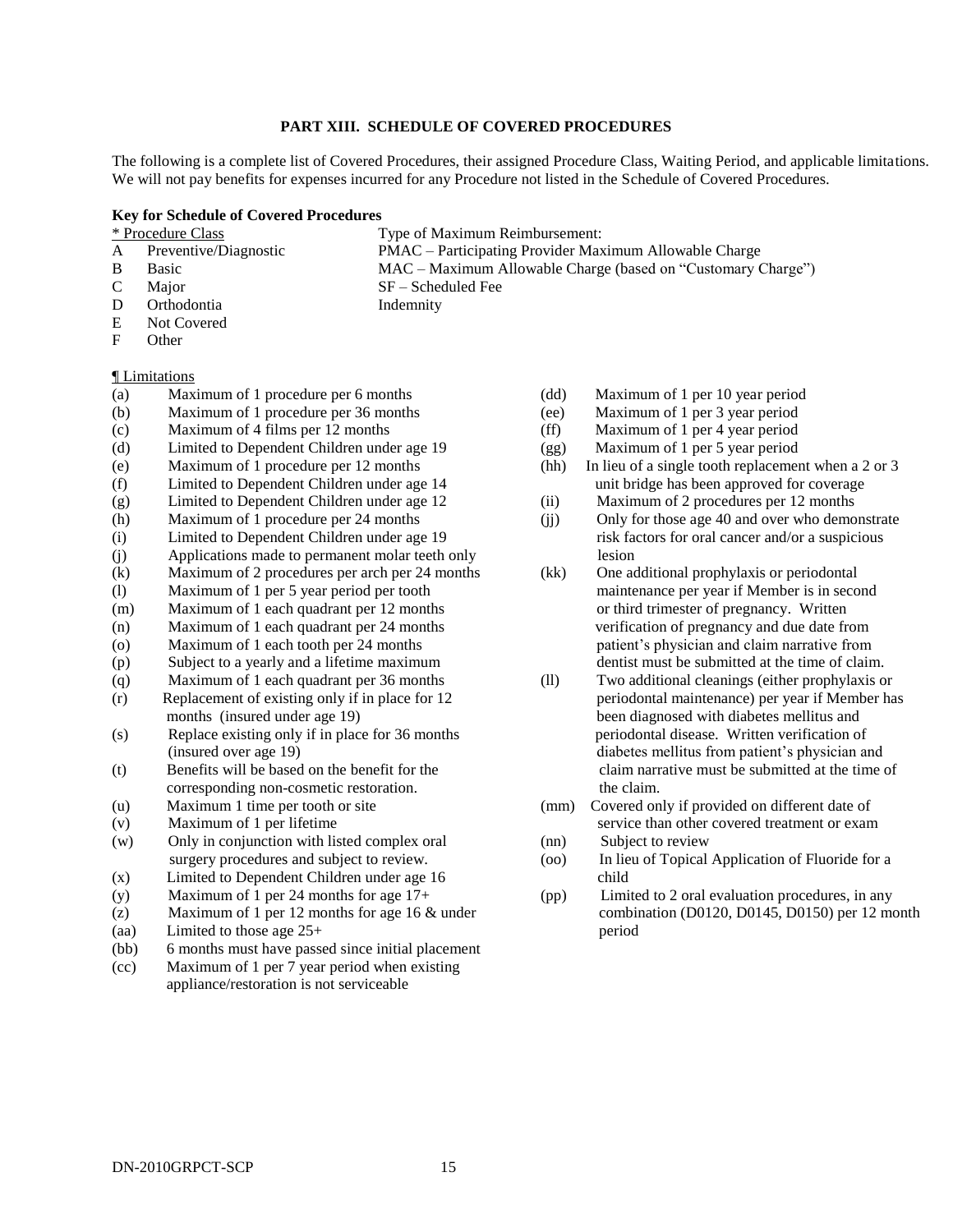|                                                 |                         |                  |                   | <b>Maximum Reimbursement</b> |                  |
|-------------------------------------------------|-------------------------|------------------|-------------------|------------------------------|------------------|
|                                                 | <b>Procedure</b>        | <b>Waiting</b>   | Limitation        | <b>In-Network</b>            | Out-of-          |
| <b>Covered Procedures</b>                       | $Class*$                | <b>Period</b>    |                   | <b>PMAC</b>                  | <b>Network</b>   |
|                                                 |                         | (Months)         |                   |                              | <b>MAC</b>       |
| Comprehensive or Periodic Oral Exam             | A                       | (0)              | (pp)              | <b>PMAC</b>                  | <b>MAC</b>       |
| Oral Evaluation – Patient under 3 yrs of age    | $\mathbf{A}$            | (0)              | (pp)              | <b>PMAC</b>                  | <b>MAC</b>       |
| Problem Focused Exam                            | $\bf{B}$                | (0)              | (e)               | <b>PMAC</b>                  | <b>MAC</b>       |
| Comprehensive Periodontal Exam                  | $\mathbf{A}$            | (0)              | (e)               | <b>PMAC</b>                  | <b>MAC</b>       |
| <b>Emergency Palliative Treatment</b>           | $\mathbf{A}$            | (0)              | (e)               | <b>PMAC</b>                  | <b>MAC</b>       |
| Single Film                                     | A                       | (0)              |                   | <b>PMAC</b>                  | <b>MAC</b>       |
| <b>Additional Films</b>                         | $\mathbf{A}$            | (0)              |                   | <b>PMAC</b>                  | <b>MAC</b>       |
| Intra-Oral Occlusal Film                        | $\mathbf{A}$            | (0)              |                   | <b>PMAC</b>                  | MAC              |
| Bitewings (single or multiple films)            | $\mathbf{A}$            | (0)              | $(c)$ $(e)$       | <b>PMAC</b>                  |                  |
| Panoramic Film or Full Mouth X-Ray              | $\mathbf{A}$            | (0)              | (h)               | <b>PMAC</b>                  | <b>MAC</b>       |
| Prophylaxis – Adult (age 16 and above)          | $\mathbf{A}$            | (0)              | $(ii)$ (kk)       | <b>PMAC</b>                  | <b>MAC</b>       |
| Prophylaxis - Child                             | $\mathbf{A}$            | (0)              | $(x)$ (ii)        | <b>PMAC</b>                  | $MA\overline{C}$ |
| Adjunctive Pre-Diagnostic Oral Cancer Screening | $\mathbf{A}$            | (0)              | $(e)$ $(ij)$      | Up to \$45                   | Up to \$45       |
| Topical Application of Fluoride - Child         | $\mathbf{A}$            | (0)              | $(e)$ $(x)$       | <b>PMAC</b>                  | MAC              |
| Sealant                                         | $\mathbf{A}$            | (0)              | $(b)$ $(x)$ $(j)$ | <b>PMAC</b>                  | <b>MAC</b>       |
| Space Maintainer - Fixed Unilateral             | A                       | (0)              | (x)(o)            | <b>PMAC</b>                  | <b>MAC</b>       |
| Space Maintainer - Fixed Bilateral              | A                       | (0)              | (x)(o)            | <b>PMAC</b>                  | <b>MAC</b>       |
| Space Maintainer - Removable Unilateral         | $\mathbf{A}$            | (0)              | $(x)$ $(0)$       | <b>PMAC</b>                  | <b>MAC</b>       |
| Space Maintainer - Removable Bilateral          | A                       | (0)              | (x)(o)            | <b>PMAC</b>                  | $\rm MAC$        |
| <b>FILLINGS</b>                                 |                         |                  |                   |                              |                  |
| One Surface Amalgam                             | B                       | (0)              | $(r)$ $(s)$       | <b>PMAC</b>                  | <b>MAC</b>       |
| Two Surface Amalgam                             | $\overline{B}$          | (0)              | (r)(s)            | <b>PMAC</b>                  | <b>MAC</b>       |
|                                                 | $\bf{B}$                |                  |                   |                              | <b>MAC</b>       |
| Three Surface Amalgam                           | $\overline{B}$          | (0)              | (r)(s)            | <b>PMAC</b>                  | <b>MAC</b>       |
| Four + Surface Amalgam                          | $\overline{B}$          | (0)              | $(r)$ $(s)$       | <b>PMAC</b>                  |                  |
| One Surface Resin - Anterior                    |                         | (0)              | $(r)$ $(s)$       | <b>PMAC</b>                  | <b>MAC</b>       |
| Two Surface Resin - Anterior                    | $\bf{B}$                | (0)              | (r)(s)            | <b>PMAC</b>                  | <b>MAC</b>       |
| Three Surface Resin - Anterior                  | $\, {\bf B}$            | (0)              | (r)(s)            | <b>PMAC</b>                  | <b>MAC</b>       |
| Four + Surface or Incisal Resin - Anterior      | $\overline{B}$          | (0)              | (r)(s)            | <b>PMAC</b>                  | $\rm MAC$        |
| <b>Protective Restoration</b>                   | $\overline{B}$          | (0)              | (0)               | <b>PMAC</b>                  | <b>MAC</b>       |
| <b>ORAL SURGERY</b>                             |                         |                  |                   |                              |                  |
| Extraction, erupted tooth or exposed root       | B                       | (0)              |                   | <b>PMAC</b>                  | <b>MAC</b>       |
| <b>Extraction, Coronal Remnants</b>             | $\overline{B}$          | (0)              |                   | <b>PMAC</b>                  | $\rm MAC$        |
| <b>Surgical Extraction</b>                      | $\, {\bf B}$            | (0)              |                   | <b>PMAC</b>                  | $\rm MAC$        |
| Impacted (soft tissue)                          | $\overline{\mathbf{B}}$ | $\overline{(0)}$ |                   | <b>PMAC</b>                  | <b>MAC</b>       |
| Impacted (partial bony)                         | B                       | (0)              |                   | <b>PMAC</b>                  | <b>MAC</b>       |
| Impacted (complete bony)                        | $\, {\bf B}$            | (0)              |                   | <b>PMAC</b>                  | $\rm MAC$        |
| <b>Surgical Removal of Root</b>                 | $\overline{B}$          | (0)              |                   | <b>PMAC</b>                  | $\rm MAC$        |
| Alveoplasty (with extraction) – per quadrant    | $\overline{B}$          | (0)              |                   | <b>PMAC</b>                  | $\rm MAC$        |
| Alveoplasty (without extraction) – per quadrant | $\, {\bf B}$            | (0)              |                   | <b>PMAC</b>                  | <b>MAC</b>       |
| Incision and Drainage of Abscess - Intraoral    | $\, {\bf B}$            | (0)              |                   | <b>PMAC</b>                  | $\rm MAC$        |
| General Anesthesia/Intravenous Sedation         | $\, {\bf B}$            | (0)              | (w)               | <b>PMAC</b>                  | $\rm MAC$        |
| <b>CROWN AND BRIDGE REPAIR</b>                  |                         |                  |                   |                              |                  |
| <b>Inlay Recementation</b>                      | $\mathbf C$             | (0)              | (bb)              | <b>PMAC</b>                  | <b>MAC</b>       |
| <b>Crown Recementation</b>                      | $\overline{C}$          | (0)              | (bb)              | <b>PMAC</b>                  | $\rm MAC$        |
| <b>Bridge Repair</b>                            | $\overline{C}$          | (0)              | (bb)              | <b>PMAC</b>                  | $\rm MAC$        |
| Crown Repair                                    | $\overline{C}$          | (0)              | (bb)              | <b>PMAC</b>                  | $\rm MAC$        |
| Inlay repair                                    | $\overline{C}$          | (0)              | (bb)              | <b>PMAC</b>                  | <b>MAC</b>       |
| Onlay repair                                    | $\overline{C}$          | (0)              | (bb)              | <b>PMAC</b>                  | <b>MAC</b>       |
| Veneer repair                                   | $\overline{C}$          | (0)              | (bb)              | <b>PMAC</b>                  | <b>MAC</b>       |
| <b>Bridge Recementation</b>                     | $\overline{C}$          | (0)              | (bb)              | <b>PMAC</b>                  | $\rm MAC$        |
| <b>DENTURE REPAIR</b>                           |                         |                  |                   |                              |                  |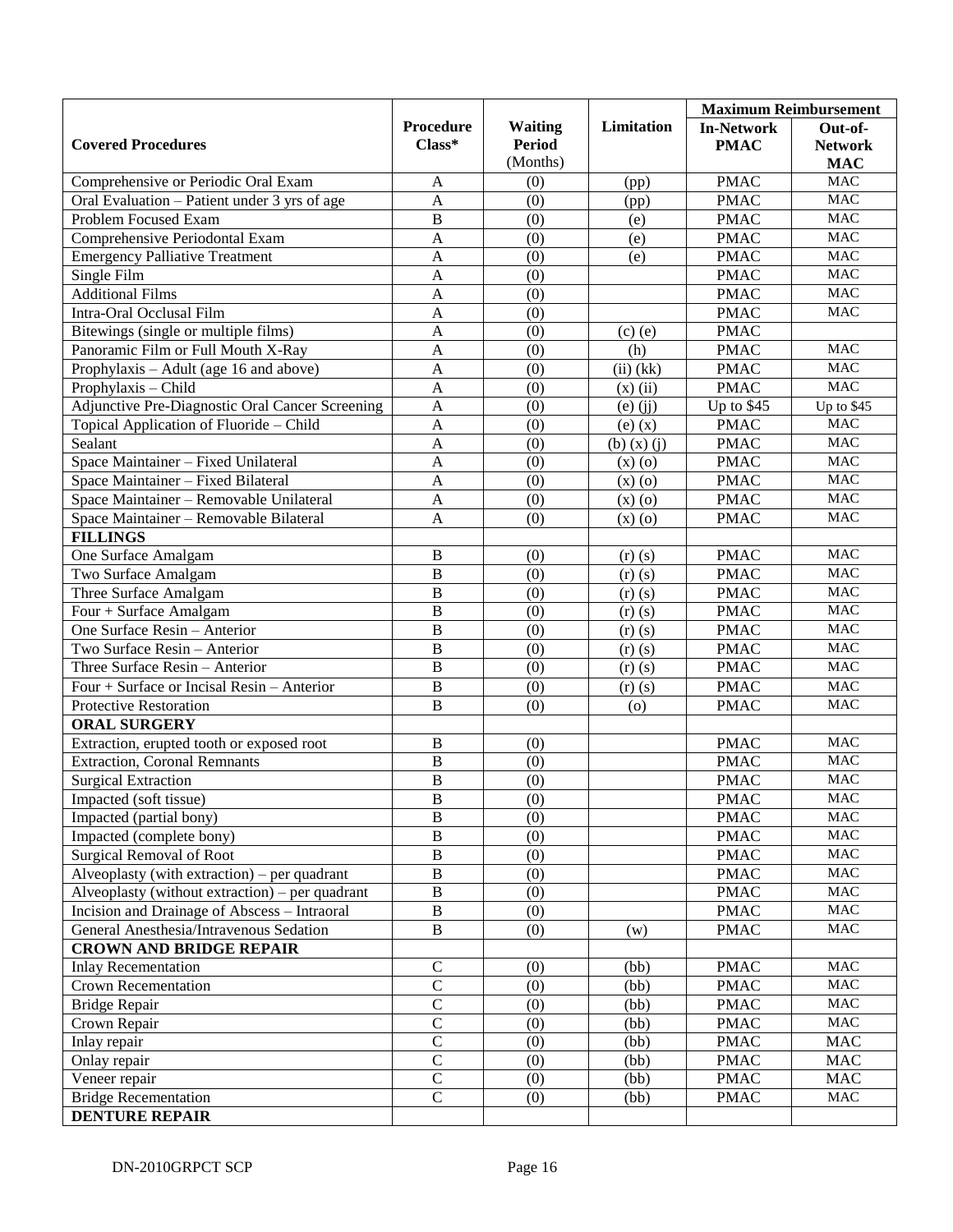|                                              |                  |                  |              | <b>Maximum Reimbursement</b> |                |
|----------------------------------------------|------------------|------------------|--------------|------------------------------|----------------|
|                                              | <b>Procedure</b> | <b>Waiting</b>   | Limitation   | <b>In-Network</b>            | Out-of-        |
| <b>Covered Procedures</b>                    | Class*           | <b>Period</b>    |              | <b>PMAC</b>                  | <b>Network</b> |
|                                              |                  | (Months)         |              |                              | <b>MAC</b>     |
| Repair Denture Base                          | $\mathbf C$      | (0)              | $(e)$ $(bb)$ | <b>PMAC</b>                  | $\rm MAC$      |
| Repair Teeth - per tooth                     | $\overline{C}$   | (0)              | $(e)$ (bb)   | <b>PMAC</b>                  | $\rm MAC$      |
| <b>Repair Partial Base</b>                   | $\overline{C}$   | (0)              | $(e)$ $(bb)$ | <b>PMAC</b>                  | $\rm MAC$      |
| <b>Repair Partial Framework</b>              | $\overline{C}$   | (0)              | $(e)$ $(bb)$ | <b>PMAC</b>                  | $\rm MAC$      |
| Repair Broken Clasp                          | $\overline{C}$   | (0)              | $(e)$ (bb)   | <b>PMAC</b>                  | MAC            |
| Add Tooth to Existing Partial Denture        | $\overline{C}$   | (0)              | $(e)$ (bb)   | <b>PMAC</b>                  | <b>MAC</b>     |
| Add Clasp to Existing Partial Denture        | $\overline{C}$   | (0)              | $(e)$ $(bb)$ | <b>PMAC</b>                  | $\rm MAC$      |
| Replace Teeth – per tooth                    | $\overline{C}$   | (0)              | $(e)$ (bb)   | <b>PMAC</b>                  | $\rm MAC$      |
| Reline Upper Denture                         | $\overline{C}$   | (0)              | (h)(bb)      | <b>PMAC</b>                  | <b>MAC</b>     |
| <b>Reline Lower Partial Denture</b>          | $\overline{C}$   | (0)              | (h)(bb)      | <b>PMAC</b>                  | $\rm MAC$      |
| Reline Upper Denture (Lab)                   | $\overline{C}$   | (0)              | (h)(bb)      | <b>PMAC</b>                  | $\rm MAC$      |
| Reline Lower Denture (Lab)                   | $\overline{C}$   | (0)              | (h)(bb)      | <b>PMAC</b>                  | MAC            |
| Reline Upper Partial Denture (Lab)           | $\overline{C}$   | (0)              | (h)(bb)      | <b>PMAC</b>                  | <b>MAC</b>     |
| Reline Lower Partial Denture (Lab)           | $\overline{C}$   | (0)              | (h)(bb)      | <b>PMAC</b>                  | $\rm MAC$      |
| Rebase Complete Denture - Upper              | $\overline{C}$   | (0)              | (h)(bb)      | <b>PMAC</b>                  | $\rm MAC$      |
| Rebase Complete Denture - Lower              | $\overline{C}$   | (0)              | (h)(bb)      | <b>PMAC</b>                  | MAC            |
| Rebase Partial Denture - Lower               | $\overline{C}$   | (0)              | (h)(bb)      | <b>PMAC</b>                  | $\rm MAC$      |
| Tissue Conditioning – Upper                  | $\overline{C}$   | (0)              | $(k)$ $(bb)$ | <b>PMAC</b>                  | $\rm MAC$      |
| Tissue Conditioning - Lower                  | $\overline{C}$   | (0)              | $(k)$ $(bb)$ | <b>PMAC</b>                  | $\rm MAC$      |
| Denture Adjustment Maxillary - Upper         | $\overline{C}$   | (0)              | $(a)$ (bb)   | <b>PMAC</b>                  | <b>MAC</b>     |
| Denture Adjustment Mandibular - Lower        | $\overline{C}$   | (0)              | $(a)$ $(bb)$ | <b>PMAC</b>                  | $\rm MAC$      |
| Partial Adjustment Maxillary - Upper         | $\overline{C}$   | (0)              | $(a)$ $(bb)$ | <b>PMAC</b>                  | $\rm MAC$      |
| Partial Adjustment Mandibular - Lower        | $\overline{C}$   | (0)              | $(a)$ $(bb)$ | <b>PMAC</b>                  | MAC            |
| <b>PERIODONTICS (Non-surgical)</b>           |                  |                  |              |                              |                |
| Scaling and Root Planning-per quadrant       | $\mathbf C$      | (0)              | (n)          | <b>PMAC</b>                  | <b>MAC</b>     |
| Periodontal Debridement (full mouth)         | $\overline{C}$   | (0)              | (v)          | <b>PMAC</b>                  | $\rm MAC$      |
| Periodontal Maintenance Procedure            | $\overline{C}$   | (0)              | $(ii)$ (kk)  | <b>PMAC</b>                  | MAC            |
| <b>ENDODONTICS</b>                           |                  |                  |              |                              |                |
| Vital Pulpotomy - primary teeth only         | $\mathbf C$      | (0)              | (f)          | <b>PMAC</b>                  | <b>MAC</b>     |
| Root Canal - Anterior                        | $\overline{C}$   | (0)              |              | <b>PMAC</b>                  | $\rm MAC$      |
| Root Canal - Bicuspid                        | $\overline{C}$   | (0)              |              | <b>PMAC</b>                  | $\rm MAC$      |
| Root Canal - Molar                           | $\overline{C}$   | (0)              |              | <b>PMAC</b>                  | <b>MAC</b>     |
| Apicoectomy - Anterior                       | $\overline{C}$   | (0)              | (u)          | <b>PMAC</b>                  | <b>MAC</b>     |
| Apicoectomy - Bicuspid                       | $\overline{C}$   | $\overline{(0)}$ | (u)          | <b>PMAC</b>                  | <b>MAC</b>     |
| Apicoectomy - Molar                          | $\overline{C}$   | (0)              | (u)          | <b>PMAC</b>                  | <b>MAC</b>     |
| Retrograde Filling                           | $\overline{C}$   | (0)              | (u)          | <b>PMAC</b>                  | <b>MAC</b>     |
| Root Amputation                              | $\overline{C}$   | (0)              | (u)          | <b>PMAC</b>                  | $\rm MAC$      |
| <b>MISCELLANEOUS</b>                         |                  |                  |              |                              |                |
| Occlusal Guard                               | ${\bf E}$        |                  |              |                              |                |
| <b>PERIODONTICS (Surgical)</b>               |                  |                  |              |                              |                |
| Gingivectomy or Gingivoplasty - per quadrant | $\mathsf C$      | (0)              | (n)          | <b>PMAC</b>                  | <b>MAC</b>     |
| Gingivectomy or gingivoplasty $-$ per tooth  | $\overline{C}$   | (0)              | (o)          | <b>PMAC</b>                  | $\rm MAC$      |
| Gingival Flap Procedure – per quadrant       | $\overline{C}$   | (0)              | (n)          | <b>PMAC</b>                  | $\rm MAC$      |
| Osseous Surgery - per quadrant               | $\overline{C}$   | (0)              | (n)          | <b>PMAC</b>                  | $\rm MAC$      |
| <b>Pedicle Soft Tissue Grafts</b>            | $\overline{C}$   | (0)              | (n)          | <b>PMAC</b>                  | $\rm MAC$      |
| Free Soft Tissue Graft, first tooth          | $\overline{C}$   | (0)              | (n)          | <b>PMAC</b>                  | $\rm MAC$      |
| Free Soft Tissue Graft, additional tooth     | $\mathsf C$      | (0)              | (n)          | <b>PMAC</b>                  | $\rm MAC$      |
| Subepithelial Connective Tissue Graft        | $\overline{C}$   | (0)              | (n)          | <b>PMAC</b>                  | $\rm MAC$      |
| <b>CROWN</b>                                 |                  |                  |              |                              |                |
| Crown Resin – resin with high noble metal    | $\mathsf C$      | (0)              | (l)(t)       | <b>PMAC</b>                  | $\rm MAC$      |
| Crown Resin – resin with noble metal         | $\mathsf C$      | (0)              | (l)(t)       | <b>PMAC</b>                  | $\rm MAC$      |
| Crown Resin – resin with predominately base  | $\overline{C}$   | (0)              | (l)(t)       | <b>PMAC</b>                  | $\rm MAC$      |
|                                              |                  |                  |              |                              |                |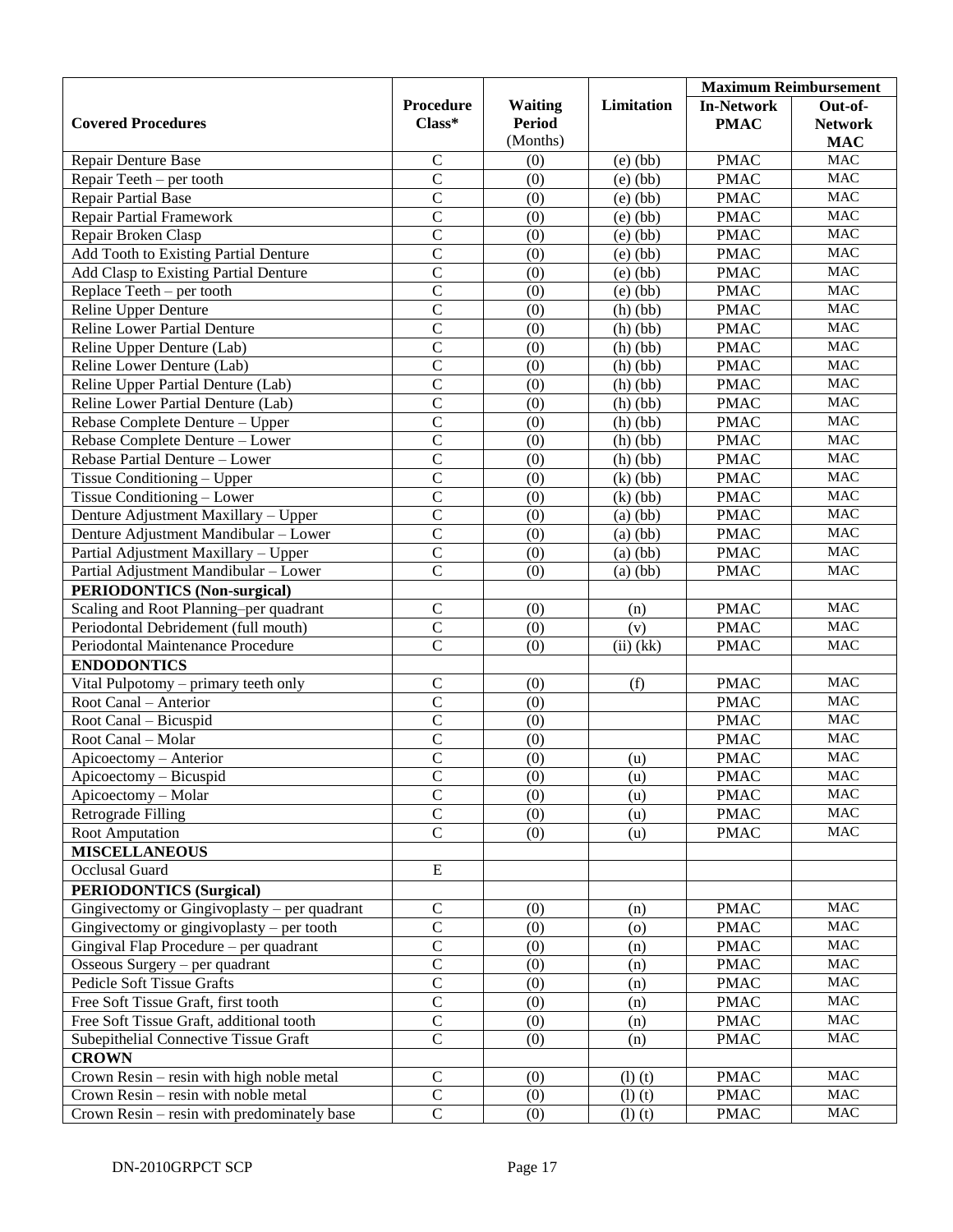|                                                                   |                                |                |            | <b>Maximum Reimbursement</b> |                |
|-------------------------------------------------------------------|--------------------------------|----------------|------------|------------------------------|----------------|
|                                                                   | <b>Procedure</b>               | <b>Waiting</b> | Limitation | <b>In-Network</b>            | Out-of-        |
| <b>Covered Procedures</b>                                         | Class*                         | <b>Period</b>  |            | <b>PMAC</b>                  | <b>Network</b> |
|                                                                   |                                | (Months)       |            |                              | <b>MAC</b>     |
| metal                                                             |                                |                |            |                              |                |
| Crown - porcelain/ceramic substrate                               | $\mathbf C$                    | (0)            | (l)(t)     | <b>PMAC</b>                  | <b>MAC</b>     |
| Crown - porcelain fused to high noble metal                       | $\overline{C}$                 | (0)            | (l)(t)     | <b>PMAC</b>                  | <b>MAC</b>     |
| Crown - porcelain fused to noble metal                            | $\overline{C}$                 | (0)            | (l)(t)     | <b>PMAC</b>                  | <b>MAC</b>     |
| Crown-porcelain fused to predominantly base                       | $\mathbf C$                    | (0)            | (l)(t)     | <b>PMAC</b>                  | <b>MAC</b>     |
| metal                                                             |                                |                |            |                              |                |
| Crown - full cast high noble metal                                | $\mathcal{C}$                  | (0)            | (l)(t)     | <b>PMAC</b>                  | <b>MAC</b>     |
| Crown $-$ 3/4 cast high noble metal                               | $\overline{C}$                 | (0)            | (l)(t)     | <b>PMAC</b>                  | <b>MAC</b>     |
| Crown - full cast predominantly base metal                        | $\overline{C}$                 | (0)            | (1)        | <b>PMAC</b>                  | <b>MAC</b>     |
| <b>Crown Prefabricated Stainless Steel</b>                        | $\mathsf{C}$                   | (0)            | (1)        | <b>PMAC</b>                  | <b>MAC</b>     |
| Cast Post and Core - In Addition to Crown                         | $\overline{C}$                 | (0)            | (1)        | <b>PMAC</b>                  | <b>MAC</b>     |
| Prefabricated Post and Core - In Addition to                      | $\overline{\rm c}$             | (0)            | (1)        | <b>PMAC</b>                  | MAC            |
| Crown                                                             |                                |                |            |                              |                |
| Inlay                                                             | $\mathsf C$                    | (0)            | (1)        | <b>PMAC</b>                  | <b>MAC</b>     |
| Onlay                                                             | $\overline{C}$                 | (0)            | (1)        | <b>PMAC</b>                  | <b>MAC</b>     |
| Veneers – excluding cosmetic; restorative only                    | $\overline{\rm c}$             | (0)            | (1)        | <b>PMAC</b>                  | MAC            |
| <b>BRIDGE</b>                                                     |                                |                |            |                              |                |
| Pontic Cast High Noble Metal                                      | $\mathsf C$                    | (0)            | (l)(t)     | <b>PMAC</b>                  | <b>MAC</b>     |
| Pontic Cast Noble Metal                                           | $\overline{C}$                 | (0)            | (l)(t)     | <b>PMAC</b>                  | <b>MAC</b>     |
| Pontic Cast Predominantly Base Metal                              | $\overline{C}$                 | (0)            | (1)        | <b>PMAC</b>                  | <b>MAC</b>     |
| Pontic Porcelain Fused to High Noble Metal                        | $\overline{C}$                 | (0)            | (l)(t)     | <b>PMAC</b>                  | <b>MAC</b>     |
| Pontic Porcelain Fused to Noble Metal                             | $\overline{C}$                 | (0)            | (l)(t)     | <b>PMAC</b>                  | <b>MAC</b>     |
| Pontic Porcelain Fused to Predominantly Base                      | $\overline{C}$                 | (0)            | (l)(t)     | <b>PMAC</b>                  | <b>MAC</b>     |
| Metal                                                             |                                |                |            |                              |                |
| Pontic Resin with High Noble Metal                                | $\mathsf{C}$<br>$\overline{C}$ | (0)            | (l)(t)     | <b>PMAC</b>                  | MAC<br>MAC     |
| Pontic Resin with Noble Metal                                     | $\overline{C}$                 | (0)            | (l)(t)     | <b>PMAC</b>                  | MAC            |
| Pontic Resin with Predominantly Base Metal                        | $\overline{C}$                 | (0)            | (1)        | <b>PMAC</b>                  | MAC            |
| Crown Resin with High Noble Metal<br>Crown Resin with Noble Metal | $\overline{C}$                 | (0)            | (l)(t)     | <b>PMAC</b>                  | $\rm MAC$      |
| Crown Resin with Predominantly Base Metal                         | $\overline{C}$                 | (0)<br>(0)     | (l)(t)     | <b>PMAC</b><br><b>PMAC</b>   | MAC            |
| Crown Porcelain / Ceramic;                                        |                                | (0)            | (l)(t)     |                              |                |
| Porcelain Fused to High Noble Metal                               | $\mathbf C$                    |                | (l)(t)     | <b>PMAC</b>                  | <b>MAC</b>     |
| Crown Porcelain Fused to Noble / High Noble                       |                                | (0)            |            |                              |                |
| Metal                                                             | $\mathbf C$                    |                | (l)(t)     | <b>PMAC</b>                  | <b>MAC</b>     |
| Crown Porcelain Fused to Predominantly Base                       |                                | (0)            |            |                              |                |
| Metal                                                             | $\mathbf C$                    |                | (l)(t)     | <b>PMAC</b>                  | $\rm MAC$      |
| Crown Porcelain Fused to Noble Metal; Full                        |                                | (0)            |            |                              |                |
| Cast High Noble Metal                                             | $\mathbf C$                    |                | (l)(t)     | <b>PMAC</b>                  | <b>MAC</b>     |
| Crown 3/4 Cast High Noble Metal                                   | $\mathbf C$                    | (0)            | (l)(t)     | <b>PMAC</b>                  | <b>MAC</b>     |
| Crown Full Cast Noble Metal                                       | $\mathcal{C}$                  | (0)            | (l)(t)     | <b>PMAC</b>                  | $\rm MAC$      |
| Crown Full Cast Predominantly Base Metal                          | $\mathbf C$                    | (0)            | (1)        | <b>PMAC</b>                  | MAC            |
| Core Build-up (including any pins)                                | $\mathbf C$                    | (0)            | (1)        | <b>PMAC</b>                  | MAC            |
| <b>DENTURES</b>                                                   |                                |                |            |                              |                |
| Complete Upper Denture                                            | $\mathbf C$                    | (0)            | (1)        | <b>PMAC</b>                  | $\rm MAC$      |
| <b>Complete Lower Denture</b>                                     | $\mathsf C$                    | (0)            | (1)        | <b>PMAC</b>                  | MAC            |
| <b>Immediate Upper Denture</b>                                    | $\overline{C}$                 | (0)            | (1)        | <b>PMAC</b>                  | MAC            |
| <b>Immediate Lower Denture</b>                                    | $\overline{C}$                 | (0)            | (1)        | <b>PMAC</b>                  | MAC            |
| Maxillary (Upper) Partial - Resin Base                            | $\overline{C}$                 | (0)            | (1)        | <b>PMAC</b>                  | MAC            |
| Mandibular (Lower) Partial - Resin Base                           | $\overline{C}$                 | (0)            | (1)        | <b>PMAC</b>                  | MAC            |
| Maxillary (Upper )Partial – Cast Metal                            | $\overline{C}$                 | (0)            | (1)        | <b>PMAC</b>                  | MAC            |
| Framework with Resin Base                                         |                                |                |            |                              |                |
| Mandibular (Lower) Partial - Cast Metal                           | $\mathbf C$                    | (0)            | (1)        | <b>PMAC</b>                  | <b>MAC</b>     |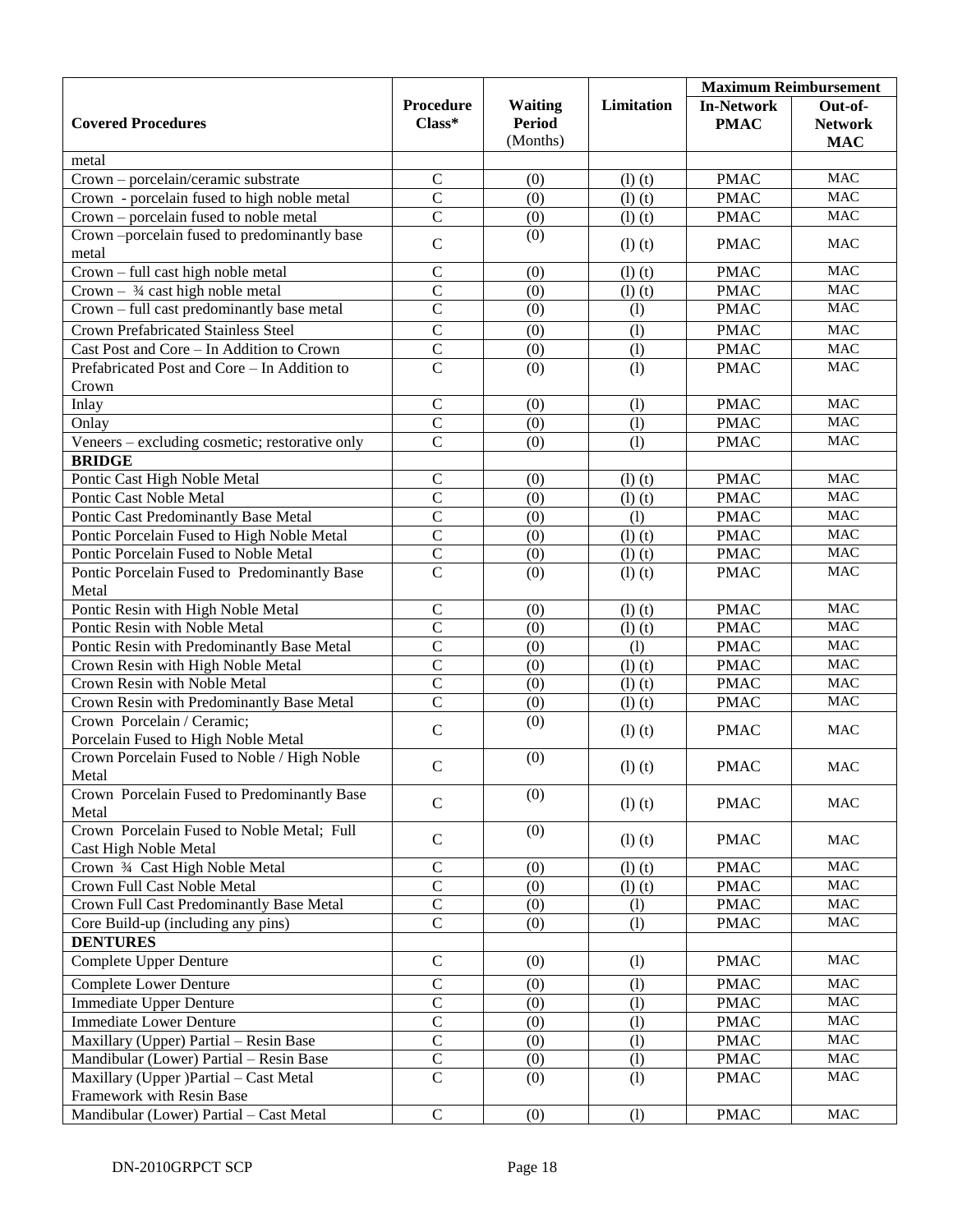|                                                                      |                              |                                             |                   | <b>Maximum Reimbursement</b>     |                                         |
|----------------------------------------------------------------------|------------------------------|---------------------------------------------|-------------------|----------------------------------|-----------------------------------------|
| <b>Covered Procedures</b>                                            | <b>Procedure</b><br>$Class*$ | <b>Waiting</b><br><b>Period</b><br>(Months) | <b>Limitation</b> | <b>In-Network</b><br><b>PMAC</b> | Out-of-<br><b>Network</b><br><b>MAC</b> |
| Framework with Resin Base                                            |                              |                                             |                   |                                  |                                         |
| Removable Unilateral Partial Denture                                 | C                            | (0)                                         | (1)               | <b>PMAC</b>                      | <b>MAC</b>                              |
| <b>OTHER</b>                                                         |                              |                                             |                   |                                  |                                         |
| <b>Endosteal Implants</b>                                            | $\mathcal{C}$                | (0)                                         | (hh)(u)           | <b>PMAC</b>                      | <b>MAC</b>                              |
| Cosmetic                                                             | E                            |                                             |                   |                                  |                                         |
| <b>TMJ</b>                                                           | E                            |                                             |                   |                                  |                                         |
| <b>ORTHODONTIA **</b>                                                |                              |                                             |                   |                                  |                                         |
| Initial Orthodontic Examination                                      | E                            |                                             |                   |                                  |                                         |
| Initial Placement of Braces or Appliances                            | E                            |                                             |                   |                                  |                                         |
| Continuing Treatment for Braces or Appliances<br>including retention | E                            |                                             |                   |                                  |                                         |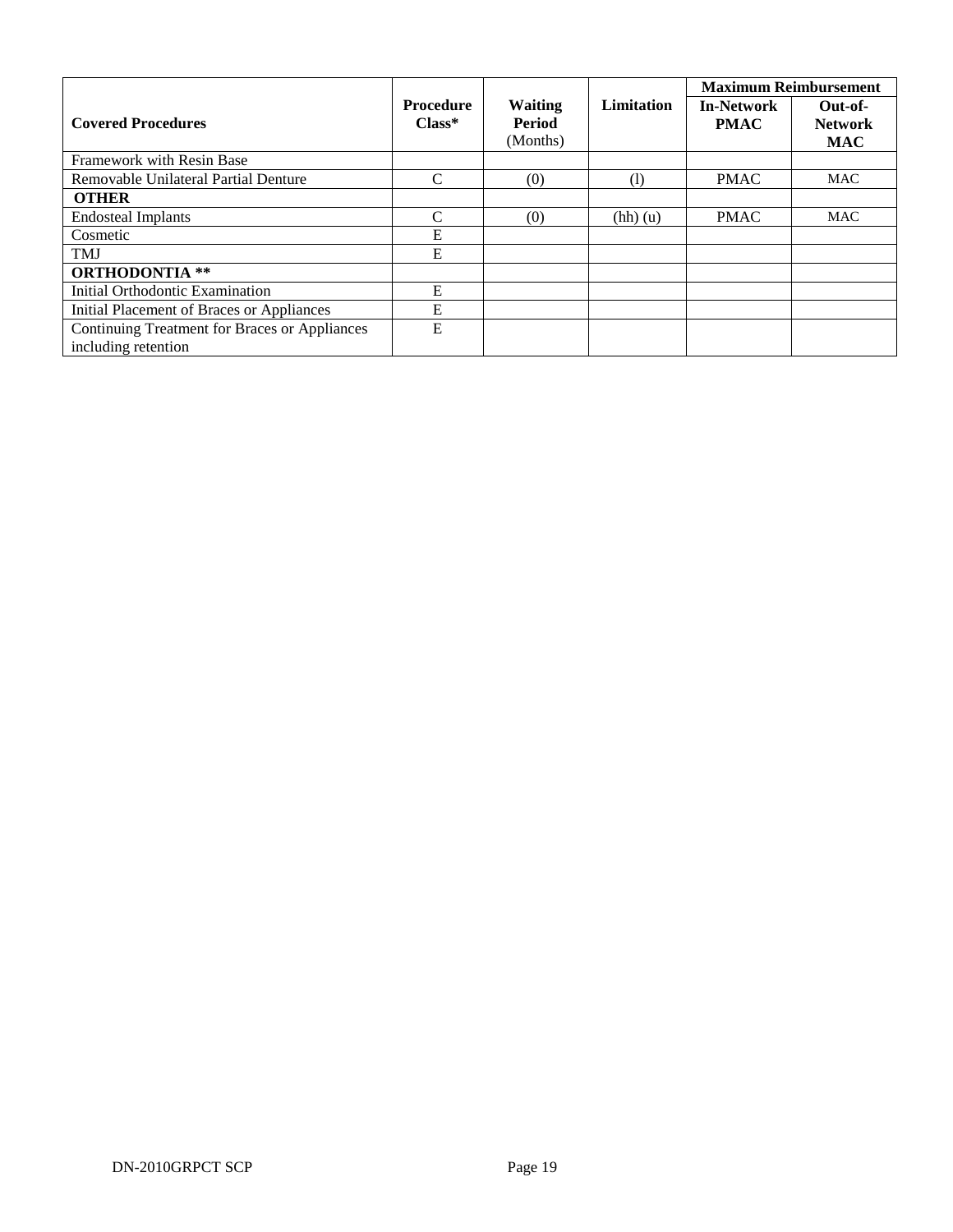# **PART XIV. SCHEDULE OF BENEFITS**

| Policyholder:                                   |                                                                                                             | Associated Builders & Contractors of Alabama<br>Incorporated - Low Plan                                                                                                                                                                                                                                                                                                                                                                                                              |                  |  |  |  |
|-------------------------------------------------|-------------------------------------------------------------------------------------------------------------|--------------------------------------------------------------------------------------------------------------------------------------------------------------------------------------------------------------------------------------------------------------------------------------------------------------------------------------------------------------------------------------------------------------------------------------------------------------------------------------|------------------|--|--|--|
| <b>Policyholder's Address:</b>                  |                                                                                                             | 1830 28th Ave. South<br>Birmingham, AL 35209                                                                                                                                                                                                                                                                                                                                                                                                                                         |                  |  |  |  |
| <b>Effective Date:</b>                          | October 1, 2019                                                                                             |                                                                                                                                                                                                                                                                                                                                                                                                                                                                                      |                  |  |  |  |
| <b>Initial Term:</b>                            | 14 Months                                                                                                   |                                                                                                                                                                                                                                                                                                                                                                                                                                                                                      |                  |  |  |  |
| <b>Eligible Classes:</b>                        | ALL FULL TIME EMPLOYEES WORKING AT<br><b>LEAST 30 HOURS PER WEEK</b>                                        |                                                                                                                                                                                                                                                                                                                                                                                                                                                                                      |                  |  |  |  |
| <b>Eligibility Period:</b>                      | of hire<br>days of active work<br>active work                                                               | Class 1 (All employees located at Parklane<br>Construction, General Machinery, Southern Carpet &<br>Murray Building): First of the month following date<br>Class 2 (All employees located at Beck First Aid,<br>CSC Roofing, Acker Electric, & Bailey Harris<br>Construction): First of the month following for 30<br>Class 3 (All employees located at Turner Plumbing,<br>Eidson & Associates, Summit Electrical, & Hardy<br>Corporation): First of the month following 90 days of |                  |  |  |  |
| <b>Mode of Premium Payment:</b>                 | <b>MONTHLY</b>                                                                                              |                                                                                                                                                                                                                                                                                                                                                                                                                                                                                      |                  |  |  |  |
| <b>Method of Premium Payment:</b>               |                                                                                                             | Remitted by Policyholder                                                                                                                                                                                                                                                                                                                                                                                                                                                             |                  |  |  |  |
| <b>Premium Due Date:</b>                        | $1st$ of every month                                                                                        |                                                                                                                                                                                                                                                                                                                                                                                                                                                                                      |                  |  |  |  |
| <b>Certificate Year:</b>                        |                                                                                                             | Your Certificate Year is on a Calendar Year Plan                                                                                                                                                                                                                                                                                                                                                                                                                                     |                  |  |  |  |
| Deductible:                                     |                                                                                                             | In-Network: \$25 Individual Deductible.<br>Maximum per Family Deductible: 3<br>Applies to Classes: B, C                                                                                                                                                                                                                                                                                                                                                                              |                  |  |  |  |
|                                                 | Out-of-Network: \$25 Individual Deductible.<br>Maximum per Family Deductible: 3<br>Applies to Classes: B, C |                                                                                                                                                                                                                                                                                                                                                                                                                                                                                      |                  |  |  |  |
| Co-Pay:                                         | See Schedule of Covered Procedures                                                                          |                                                                                                                                                                                                                                                                                                                                                                                                                                                                                      |                  |  |  |  |
| <b>Certificate Year Maximum Annual Benefit:</b> | Per Insured<br>In-Network                                                                                   |                                                                                                                                                                                                                                                                                                                                                                                                                                                                                      |                  |  |  |  |
|                                                 | Year 1                                                                                                      | Year 2                                                                                                                                                                                                                                                                                                                                                                                                                                                                               | Year 3 & Forward |  |  |  |
|                                                 | \$750                                                                                                       | \$750                                                                                                                                                                                                                                                                                                                                                                                                                                                                                | \$750            |  |  |  |

Out-of- Network

| Year  | Year 2 | Year 3 & Forward |
|-------|--------|------------------|
| \$750 | \$750  | \$750            |

Waiting Periods See Schedule of Covered Procedures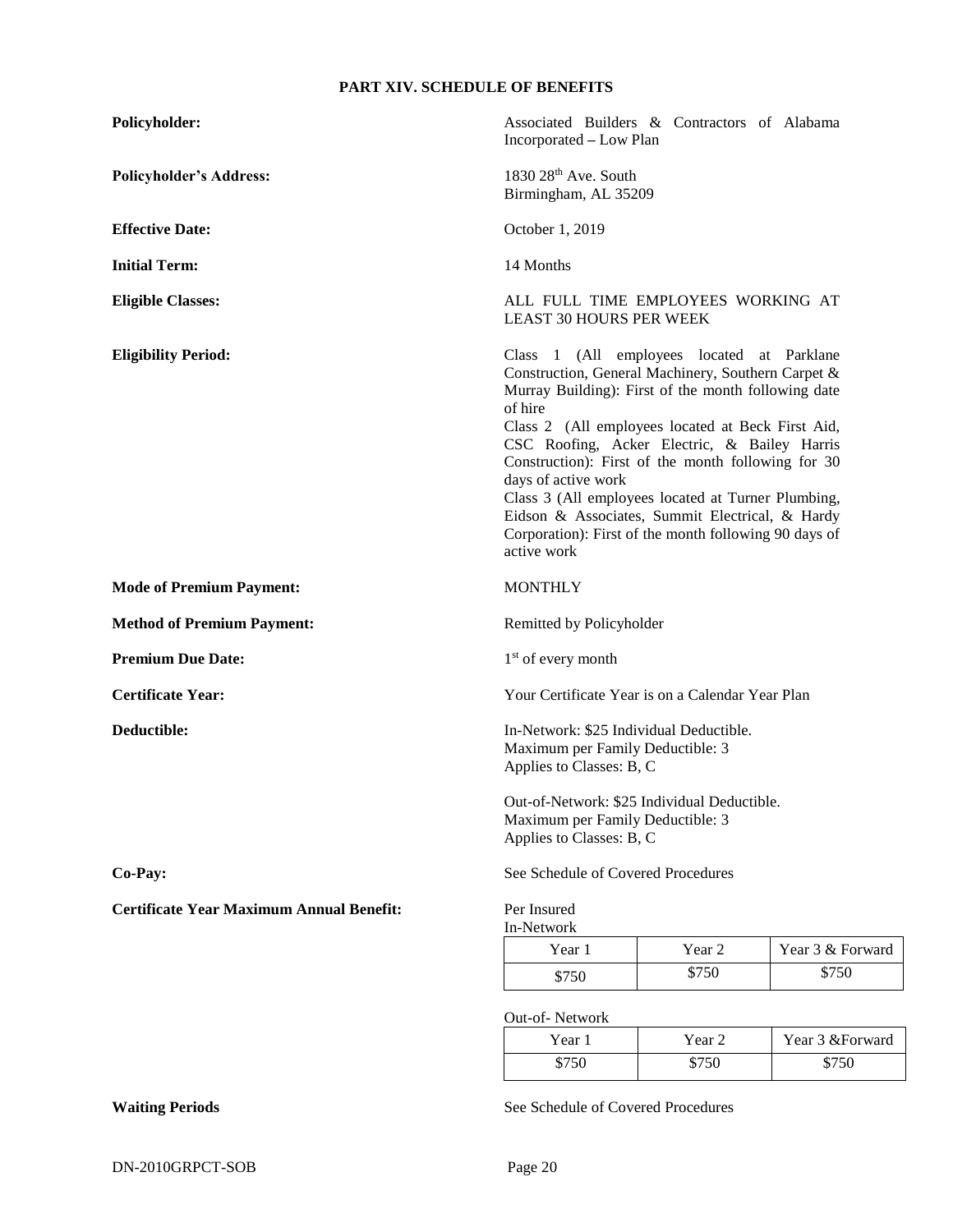#### **TABLE OF INSURANCE PERCENTAGES:**

# **Certificate Year 1:**

|         | Insurance  | Insurance      | Subject to       | Maximum         |
|---------|------------|----------------|------------------|-----------------|
|         | Percentage | Percentage     | Certificate Year | <b>Benefit</b>  |
|         | In-Network | Out-of-Network | Maximum Benefit  | Annual/Lifetime |
| Class A | 100%       | 100%           | Yes              | None/None       |
| Class B | 50%        | 50%            | Yes              | None/None       |
| Class C | 50%        | 50%            | Yes              | None/None       |

### **Certificate Year 2:**

|         | Insurance  | Insurance      | Subject to       | Maximum         |
|---------|------------|----------------|------------------|-----------------|
|         | Percentage | Percentage     | Certificate Year | <b>Benefit</b>  |
|         | In-Network | Out-of-Network | Maximum Benefit  | Annual/Lifetime |
| Class A | 100%       | 100%           | Yes              | None/None       |
| Class B | 50%        | 50%            | Yes              | None/None       |
| Class C | 50%        | 50%            | Yes              | None/None       |

#### **Certificate Year 3 and later:**

|         | Insurance  | Insurance      | Subject to       | Maximum         |
|---------|------------|----------------|------------------|-----------------|
|         | Percentage | Percentage     | Certificate Year | <b>Benefit</b>  |
|         | In-Network | Out-of-Network | Maximum Benefit  | Annual/Lifetime |
| Class A | 100%       | 100\%          | Yes              | None/None       |
| Class B | 50%        | 50%            | Yes              | None/None       |
| Class C | 50%        | 50%            | Yes              | None/None       |

Takeover Benefits: Do takeover benefits apply for Employees who currently have dental coverage? Yes

Plan Type:  $\square$  Indemnity: No participating provider network

√ Participating Provider Program:

√ In and Out-of-Network Benefits

In-Network Benefit only

Scheduled Fee Plan $\Box$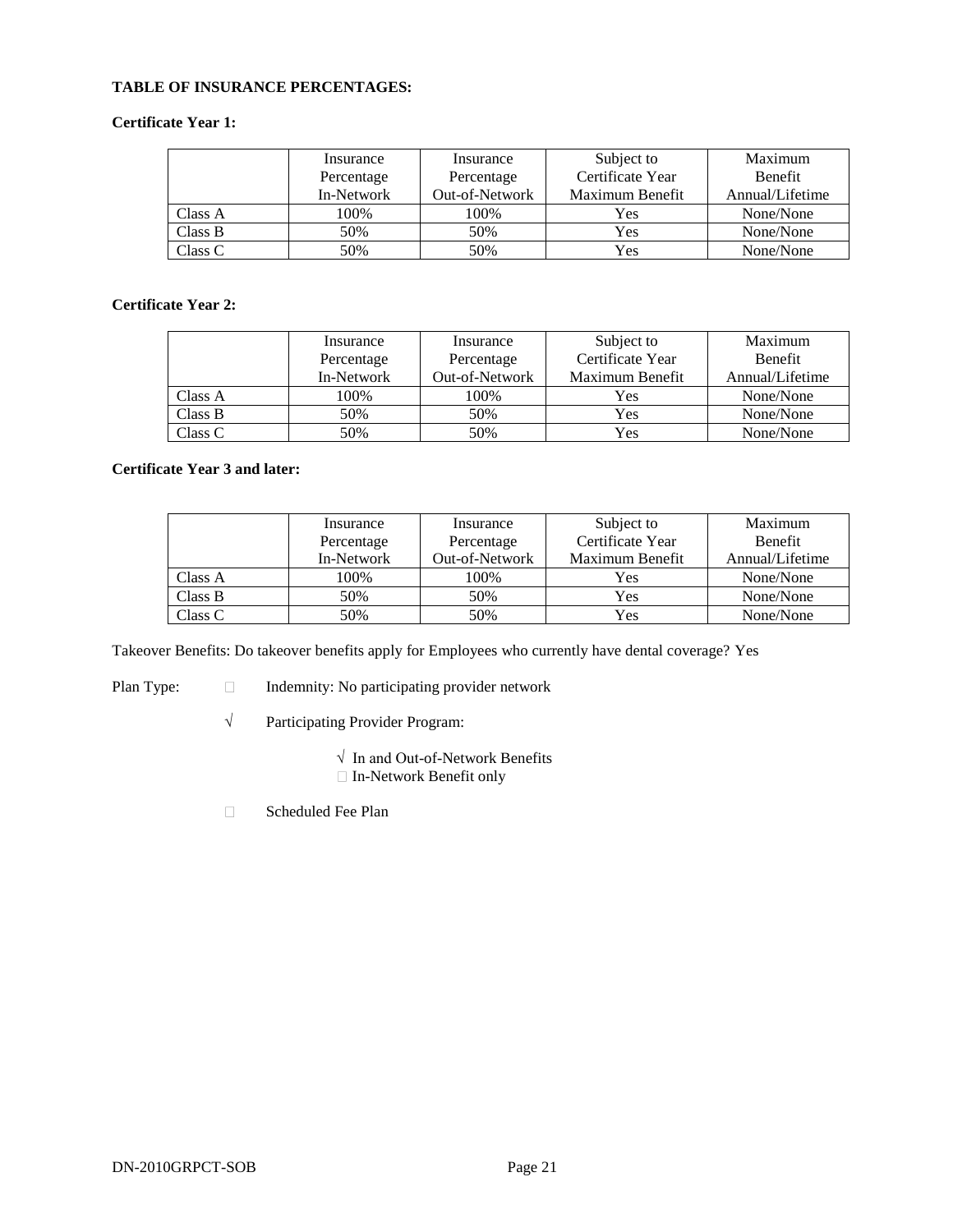# **Starmount Life Insurance Company**

 8485 Goodwood Blvd., PO Box 98100 Baton Rouge, LA 70806-7878

# **Carryover Benefits Rider**

Attached to and made part of this Policyholder's Group Dental Policy and each Certificate of Insurance issued under such policy. It is hereby agreed that the policy and certificate is amended by adding the Carryover Benefits provision as defined below:

# **Effective Date: This rider is effective on October 1, 2019.**

#### **Policyholder Status:**

This is a Takeover group. Carryover Benefits will be accumulated based on the prior Benefit Year's claim activity, subject to availability of applicable data from the prior insurance carrier.

#### **Benefits Description:**

An Insured may be eligible for carryover of a portion of his or her unused Certificate Year Maximum Benefit**,** as follows:

If an Insured submits Qualifying Claims for Covered Expenses during a Benefit Year and, in that Benefit Year, receives benefits that are in excess of any deductible or co-pay fees, and that, in total, do not exceed the Threshold Limit*,* the Insured will be credited a Carryover Benefit for that Benefit Year. In addition, the Insured must have at least one cleaning and one routine exam per year.

Carryover Benefits will be accrued and stored in the Insured's Carryover Account. If an Insured reaches his or her Certificate Year Maximum Benefit, We will pay a benefit from the Insured's Carryover Account up to the amount stored in the Insured's Carryover Account. The accrued Carryover Benefits stored in the Carryover Account may not be greater than the Carryover Account Limit.

An Insured's Carryover Account will be eliminated, and the accrued Carryover Benefits lost, if the Insured has a break in coverage of any length of time, for any reason.

The Threshold Limit, Carryover Benefit, and Carryover Account Limits for this Policy/Certificate are:

- Threshold Limit: \$300
- Carryover Benefit: \$150
- Carryover Account Limit: \$500

Eligibility for a Carryover Benefit will be established or reestablished at the time the first Qualifying Claim in a Benefit Year is received for Covered Expenses incurred during that Benefit Year.

In order to properly calculate the Carryover Benefit, claims should be submitted timely in accordance with the Proof of Loss provision found within the Claims Provision. You have the right to request review of prior Carryover Benefit calculations. The request for review must be within 12 months from the date the Carryover Benefit was established.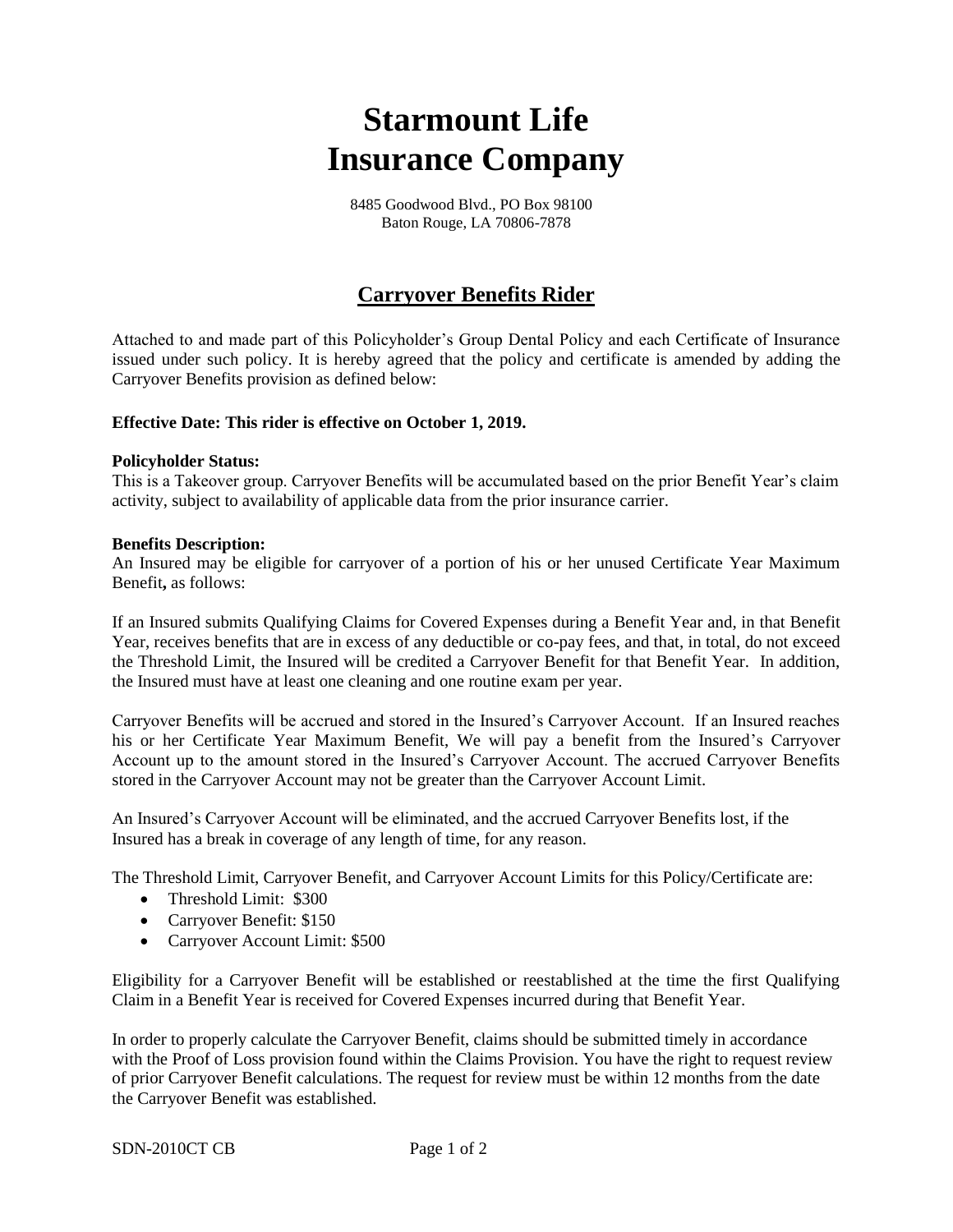# **Other Specifications:**

**Calendar Year Plans:** If this plan's dental coverage first becomes effective on any date other than January 1, , this rider will not become effective until January 1 of the first full Calendar Year. And, if the effective date of an Insured's dental coverage is in October, November or December, this rider will not apply to the Insured until January 1 of the next Calendar Year. In either case:

- Only claims incurred on or after January 1 will count toward the Threshold Limit*;*
- Requirement of 1 cleaning and 1 exam incurred after January 1; and
- Carryover Benefits will not be applied to an Insured's Carryover Account until the Calendar Year that starts one year from the date the rider first applies.

If Covered Insurance Percentages increase each Benefit Year for certain Covered Procedures, this rider will not apply to the Insured until all Covered Insurance Percentages reach the ultimate level. And, if the Covered Insurance Percentages reach the ultimate level within the three months prior to the start of this plan's next Benefit Year, this rider will not apply to the Insured until the next Benefit Year, and:

- Only claims incurred on or after the start of the next Benefit Year will count toward the Threshold Limit*;* and
- Carryover Benefits will not be applied to an Insured's Carryover Account until the Benefit Year that starts one year from the date the rider first applies.

#### **Definitions:**

- "Benefit Year" means Calendar Year or Policy Year, according to the type of plan applicable under the Policy/Certificate to which this rider is attached**.**
- "Carryover Account" means the amount of an Insured's accrued Carryover Benefits*.*
- "Carryover Account Limit" means the maximum amount of cumulative Carryover Benefits that an Insured can store in his or her Carryover Account*.*
- "Carryover Benefit*"* means the dollar amount, which will be added to an Insured's Carryover Account when he or she receives benefits in a Benefit Year that do not exceed the Threshold Limit*.*
- Oualifying Claim means a claim under Procedure Classes A, B, C, and D, (Orthodontia) and must include 1 exam and 1 cleaning. .
- "Threshold Limit" means the maximum amount of benefits that an Insured can receive during a Benefit Year and still be entitled to receive the Carryover Benefit*.* This includes all claims processed under all Procedure Classes.

This Rider takes effect on the date shown on Page 1 of this Rider and expires with the Policy/Certificate to which it is attached. It is subject to all the terms, conditions, limitations and exclusions of the Policy/Certificate that are not inconsistent with it. Nothing contained in this Rider will be held to change, waive or extend any provisions of the Policy/Certificate except as stated in this Rider.

Signed for Starmount Life Insurance Company at 8485 Goodwood Blvd., Baton Rouge, LA 70806- 7878.

effrey G. Wild

Euil Hter

**Jeffrey G. Wild, Secretary Erich Sternberg, Chief Executive Officer**